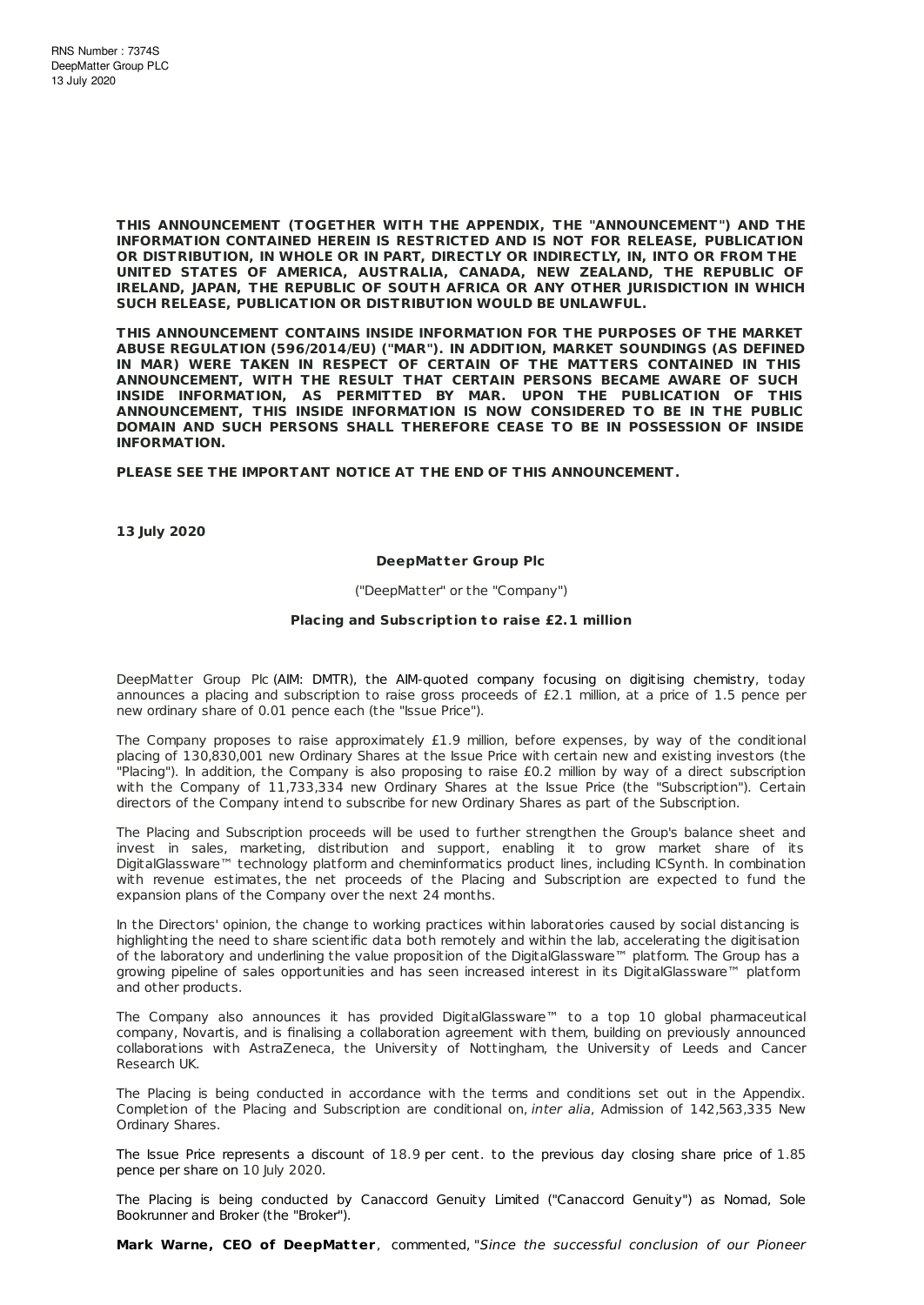Programme in 2019, we have seen a steady increase of interest in our DigitalGlassware™ platform, which has subsequently been accelerated by the new socially-distanced working practices in labs around the world. As we transition from the R&D phase into full commercialisation, with a clear focus on sales execution, this additional funding will enable us to invest in our operations so that we can capitalise on this opportunity and deliver long-term growth in shareholder value."

#### **For more information, please contact:**

**DeepMatter Group plc** T: 0141 548 8156

Mark Warne, Chief Executive Officer

**Canaccord Genuity Limited (Nominated** T: 020 7523 8000 **Adviser and Broker)**

Bobbie Hilliam Georgina McCooke Angelos Vlatakis

**Alma PR** Caroline Forde Harriet Jackson T: 020 3405 0205 [deepmatter@almapr.co.uk](mailto:deepmatter@almapr.co.uk)

Kieran Breheny

## **About DeepMatter Group plc**

DeepMatter's long term strategy is to integrate chemistry with technology, thereby enabling a greater use of artificial intelligence and reaching a point where chemicals can be autonomously synthesised through robotics. In the near term this involves the provision of an integrated software, hardware and artificial intelligence enabled platform, DigitalGlassware™, to scientists across research and process development sectors.

The DigitalGlassware™ platform allows chemistry experiments to be accurately and systematically recorded, coded and entered into a shared data cloud. The platform is designed to enable chemists to work together effectively; sharing the details of their experiments from anywhere and in real-time, so that work is not needlessly duplicated, time and money wasted, and ultimately so new discoveries may be made faster.

Visit: [www.deepmatter.io](http://www.deepmatter.io/) and follow @deepmattergroup

**This Announcement should be read in its entirety. In particular, you should read and understand the information provided in the "Important Notice" section below.**

**The Appendix to this Announcement (which forms part of this Announcement) sets out the terms and conditions of the Placing. Persons who have chosen to participate in the Placing, by making an oral or written offer to acquire Placing Shares, will be deemed to have read and understood this Announcement in its entirety (including the Appendix) and to be making such offer on the terms and subject to the conditions herein, and to be providing the representations, warranties, agreements, acknowledgements and undertakings contained in the Appendix.**

The person responsible for arranging the release of this information is Mark Warne, Chief Executive Officer of the Company.

## **ADDITIONAL INFORMATION**

## **Background to and Reasons for the Placing and Subscript ion**

## **The reproducibility crisis**

Problems with reproducibility and reliability of data in chemistry have been well documented<sup>1</sup>, with the way laboratory work is recorded changing little in 200 years, meaning chemists often have difficulty replicating other researchers' or even their own work. Studies have shown that as much as 50 per cent. of scientific literature is not reproducible, which translates into wasteful spending of nearly \$28 billion annually in the US alone<sup>2</sup>, demonstrating the scale of the issue DigitalGlassware™ assists with, as well as the size of the addressable market. There is an estimated 35% productivity gain achievable for companies by digitising their chemistry testing<sup>3</sup>.

## **Disruptive value proposition addressing the need to digitise chemistry**

DigitalGlassware™, is a cloud-based software, proprietary hardware and machine learning-enabled platform which eradicates reproducibility issues. Experiments are accurately and systematically recorded, coded and entered into a shared data cloud, allowing scientists to collaborate effectively, sharing details of their experiments from anywhere and in real-time.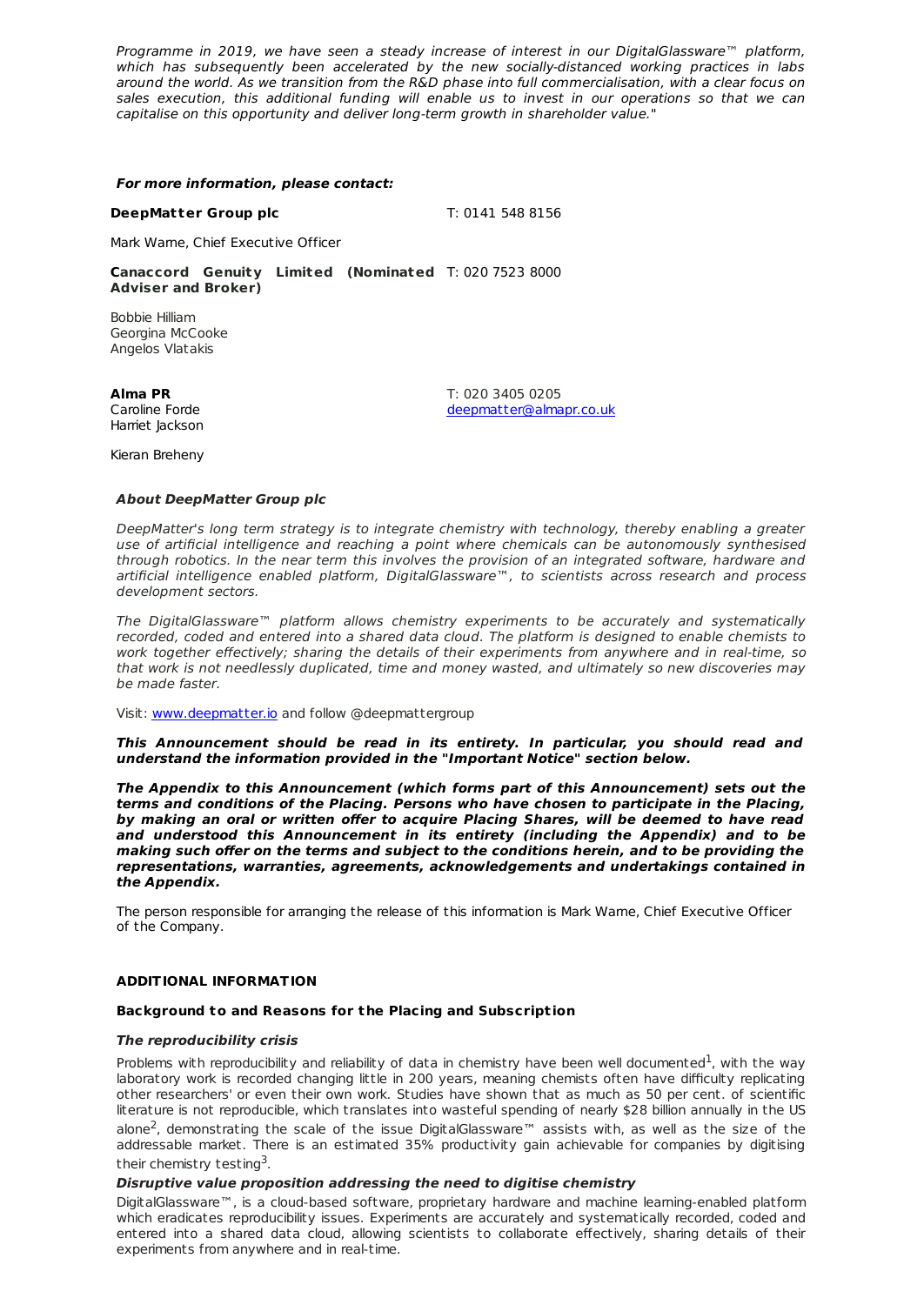The platform was initially launched in 2017, deployed via the Company's Pioneer Programme for initial testing and industry approval. The Pioneer Programme has now been brought to a successful conclusion and the Group has seen growing market validation for the product, receiving its first purchase order for DigitalGlassware™ in August 2019. The Group has continued to develop the DigitalGlassware™ platform throughout the year, incorporating feedback from its users, and as expected has begun to identify unique chemistry insights, which it will use to create intellectual property and share with the wider scientific community in due course, as further proof of the validity of the platform.

## **DigitalGlassware™ gaining traction**

To date, the DigitalGlassware™ platform has been used to collect data from over 2,400 days of chemistry research across over 1,000 individual experimental runs. Data has been collected and structured, comprising nearly 17 billion sensor readings over 400 million samples. Of the most frequently used synthetic reaction

types in medicinal chemistry<sup>4</sup>, the majority are represented in the DigitalGlassware™ platform. The first patents relating to unique chemistry insights from the platform have been filed and the Group has a rapidly growing minable data repository.

In December 2019, the Company announced a collaboration with leading multinational pharmaceutical and biopharmaceutical firm AstraZeneca, with the aim of improving the productivity and reproducibility of compound synthesis. In 2020, the Company has announced two collaborations with leading UK Universities; The Institute of Process Research and Development (iPRD) at the University of Leeds and the University of Nottingham's School of Chemistry, as well as a trial of DigitalGlassware™ within the Drug Discovery Unit of the Cancer Research UK Beatson Institute and an integration of its DigitalGlassware™ platform with the Waters™ UNIFI™ Scientific Information System.

#### **Significant market opportunity**

The Directors believe that the DigitalGlassware™ platform offers a scalable, cash generative SaaS business model with the potential for high levels of recurring revenue. The intention is to continue to sell the platform as a SaaS user licence to industry laboratories, combined with a freemium model for selected other consumers. The Directors believe the opportunity for full site software and hardware deployments with large pharma companies should be greater than \$100,000 per annum. The Group is actively progressing qualified and advancing sales opportunities.

InfoChem's lead software product, ICSynth™, is another key asset for the Group. This desktop machine learning based synthesis design tool reduces costs and identifies unique choices for chemical reactions. The Directors believe ICSynth™, along with other software solutions for chemistry, offer ongoing opportunities in a stable and growing market. The profitable model, and existing customer base including GSK, AstraZeneca, BASF, Thieme and SpringerNature, offers high margin products (with maintenance), royalties and expert consultancy services. Large pharma licence fees for ICSynth™ are currently between \$50,000-\$100,000 per annum and the Group has seen a rise in newly validated leads and paid trials since the acquisition of InfoChem.

#### **Opportunity to accelerate growth**

The Company has provided DigitalGlassware™ to a top 10 global pharmaceutical company, Novartis, and is finalising a collaboration agreement with them, which follows the Company's first DigitalGlassware™ collaboration with a large pharmaceutical company, AstraZeneca in December 2019.

Further, COVID-19 is accelerating the digitisation of the laboratory as chemists seek to find new ways to work in a socially distanced environment. This increased awareness of remote sharing of scientific data is driving interest in the Company's products.

The Company is therefore seeking a fundraise to take advantage of the recent significant momentum with the top ten pharmaceutical companies and recent increased market interest.

<sup>1</sup> <https://www.chemistryworld.com/news/taking-on-chemistrys-r>epr[oducibility-problem/3006991.article](http://www.chemistryworld.com/news/taking-on-chemistrys-reproducibility-problem/3006991.article) <https://pubs.acs.org/doi/pdf/10.1021/acs.jchemed.7b00907><br>https://www.natur<u>e.com/news/1-500-scientists-lift-the-lid-on-reproducibility-1.19970\_[https://www.labnews.co.uk/featur](http://www.labnews.co.uk/features/great-reproducibility-problem-22-08-2017/)es/gr<u>eat-</u></u>

rep[roducibility-problem-22-08-2017/](http://www.labnews.co.uk/features/great-reproducibility-problem-22-08-2017/)

2 Freedman, L. P., Cockburn, I. M. & Simcoe, T. S. The Economics of Reproducibility in Preclinical Research. PLOS Biol. 13, e1002165 (2015). Freedman, L. P. & Gibson, M. C. The impact of preclinical irreproducibility on drug development. Clin. Pharmacol. Ther. 97, 16-18 (2015). <sup>3</sup> Maier, J. Made Smarter Review (2017)

[https://assets.publishing.service.gov.uk/government/uploads/system/uploads/attachment\\_data/file/655570/20171027\\_MadeSmarter\\_FINAL\\_DIGITAL.pdf](https://assets.publishing.service.gov.uk/government/uploads/system/uploads/attachment_data/file/655570/20171027_MadeSmarter_FINAL_DIGITAL.pdf) 4 published by Freedman et al at the Global Biological Standards Institute, Washington, D.C., USA in the peer reviewed journal PLOS Biology 13 (2015)

#### **Current Trading, COVID-19 Update and Prospects**

As detailed in the Company's Final Results announcement of 29 May 2020, the Group took early measures to minimise discretionary spend, reduce overheads and protect the business. The Directors believe the Company is in a stable financial position, with approximately 75% of revenues recurring in nature, Group overheads reduced on an annual basis following integration of InfoChem and a cash balance at 31 Dec 2019 of £2.6 million.

In the Directors' opinion the change to working practices within laboratories caused by social distancing is highlighting the need to share scientific data both remotely and within the lab, accelerating the digitisation of the laboratory and underlining the value proposition of the DigitalGlassware™ platform.

While the uncertainty caused by COVID-19 will likely have an impact on the length of contract discussions in the short-term, the Group has a growing pipeline of sales opportunities and has seen increased interest in its DigitalGlassware™ platform and other products.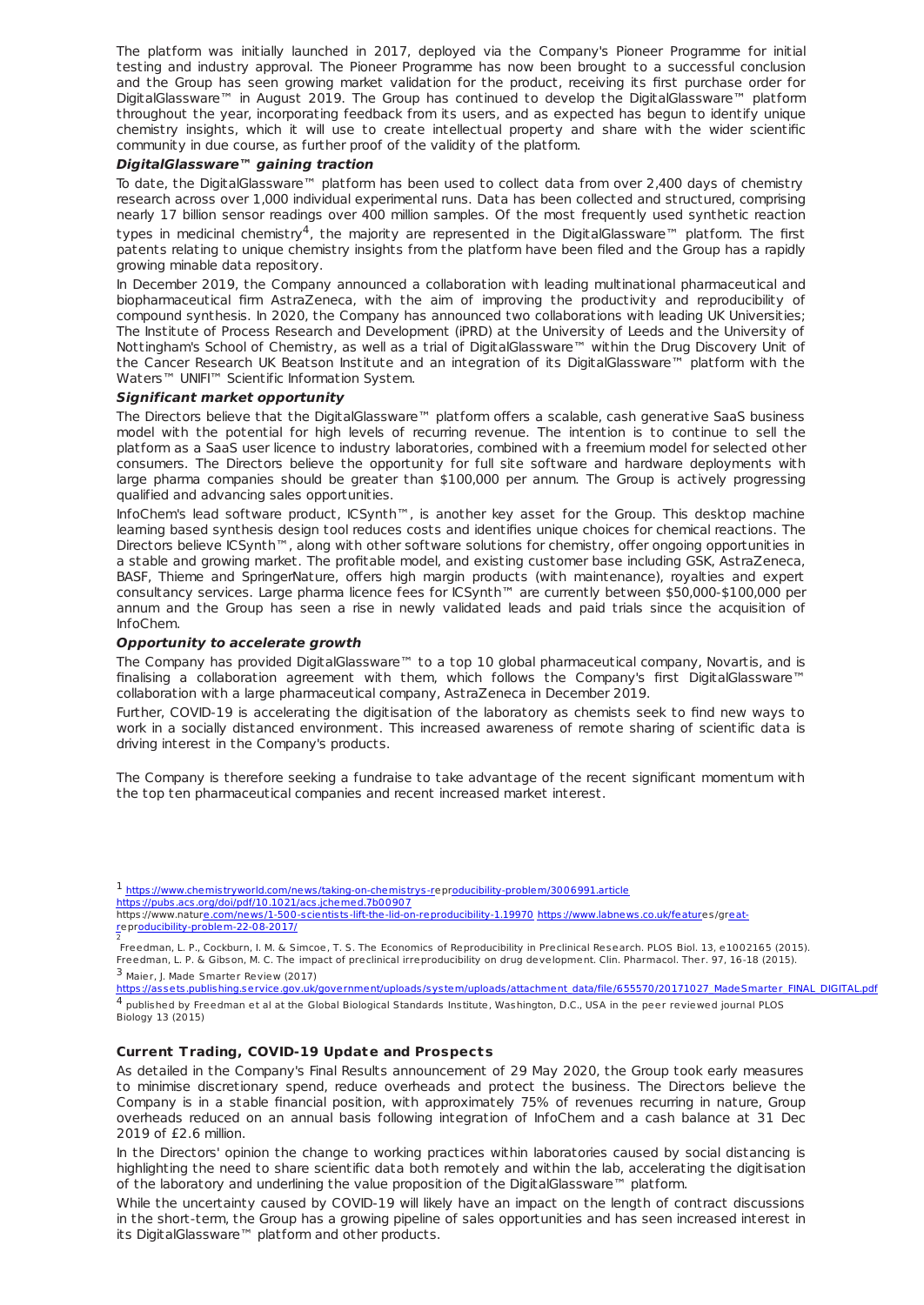The Company is targeting revenue of circa £5 million for the year ending 2022 to be achieved through growth in revenues from both DigitalGlassware™ and ICSynth™. The Company proposes to invest in sales. marketing, product distribution, product support and data science research to assist in future growth. In line with this, while the Directors expect the Company to report a loss over the next 18 months, they are targeting cash flow break even in 2023. The Directors believe a strategy of customer acquisition and investing in revenue growth is key to maximising the future value of the Company either as a public company or as a trade sale. In combination with revenue estimates the net proceeds of the Placing are expected to fund the expansion plans of the Company over the next 24 months.

#### **The Placing and Subscript ion**

The Company proposes to raise approximately £1.9 million, before expenses, by way of the conditional placing of 130,830,001 new Ordinary Shares (the "Placing Shares") with certain new and existing investors. In addition, the Company is also proposing to raise £0.2 million by way of a direct subscription with the Company of 11,733,334 new Ordinary Shares (the "Subscription Shares").

Together the Placing and the Subscription will raise approximately £2.1 million, before expenses, for the Company. The Placing and the Subscription are conditional, inter alia, upon Admission becoming effective and the Placing Agreement not having been terminated in accordance with its terms. Canaccord Genuity, as agent for the Company, has agreed to use its reasonable endeavours to procure subscribers for the Placing Shares. Neither the Placing nor Subscription is underwritten.

Assuming the issue of all of the Placing Shares and the Subscription Shares, the New Ordinary Shares will represent approximately 19.4 per cent. of the Existing Ordinary Shares and will, when issued, represent approximately 16.2 per cent. of the Enlarged Issued Share Capital. The Issue Price represents a discount of 18.9 per cent. to the closing price of 1.85 pence per share on 10 July 2020, being the last dealing day prior to the announcement of the Placing and Subscription.

The Placing Shares are not being made available to the public and none of the Placing Shares are being offered or sold in any jurisdiction where it would be unlawful to do so.

The Placing and Subscription Shares will, when issued, be credited as fully paid and will rank pari passu in all respects with the existing Ordinary Shares, including the right to receive all dividends and other distributions declared, made or paid after Admission.

Application will be made for the New Ordinary Shares to be admitted to trading on AIM. It is expected that Admission will become effective and that dealings in the Placing Shares and Subscription Shares will commence at 8.00 a.m. on 17 July 2020. It is expected that the New Ordinary Shares will be delivered into CREST on or around 17 July 2020.

#### **Director Part icipat ion**

As part of the Subscription, certain Directors intend to subscribe for new Ordinary Shares at the Issue Price. Details of the new Ordinary Shares for which the Directors will be subscribing and their resultant shareholdings are displayed below.

| Director     | Number of<br>Ordinary<br>Shares held | Number of new Resultant Percentage of<br>Ordinary Shares shareholding Enlarged Share<br>being Subscribed<br>for |           | Capital |
|--------------|--------------------------------------|-----------------------------------------------------------------------------------------------------------------|-----------|---------|
| Mark Warne   | 1.541.475                            | 2.333.333                                                                                                       | 3.874.808 | 0.44%   |
| Laurence Ede | 1,201,586                            | 400,000                                                                                                         | 1.601.586 | 0.18%   |

#### **Use of Proceeds**

The proceeds of the Placing and the Subscription are intended to be used by the Company to further strengthen its balance sheet and to accelerate sales, marketing, product distribution, support and intellectual property creation, enabling it to grow market share of its DigitalGlassware™ technology platform and cheminformatics product lines, including ICSynth. With all progress to date achieved with one dedicated salesperson, increased funding will give the Company, through investment in an expanded team, the opportunity to progress the Group's path to profitability in line with the Group's stated growth strategy.

# **EIS and VCT Status**

The Company has obtained professional advice indicating that the New Ordinary Shares being issued as part of the Placing and Subscription should be "eligible shares" for the purposes of investment by VCTs and for EIS purposes and that the Company has also applied for and received EIS compliance certificates in relation to Ordinary Shares it has issued in the past. However, none of the Company, the Directors or any of the Company's advisers give any warranty or undertaking that any tax reliefs will be available or, if initially available, will not be withdrawn at a later date.

#### **Share issuance authorit ies**

The Directors currently have existing authorities under sections 551, 570 and 573 of the Act which were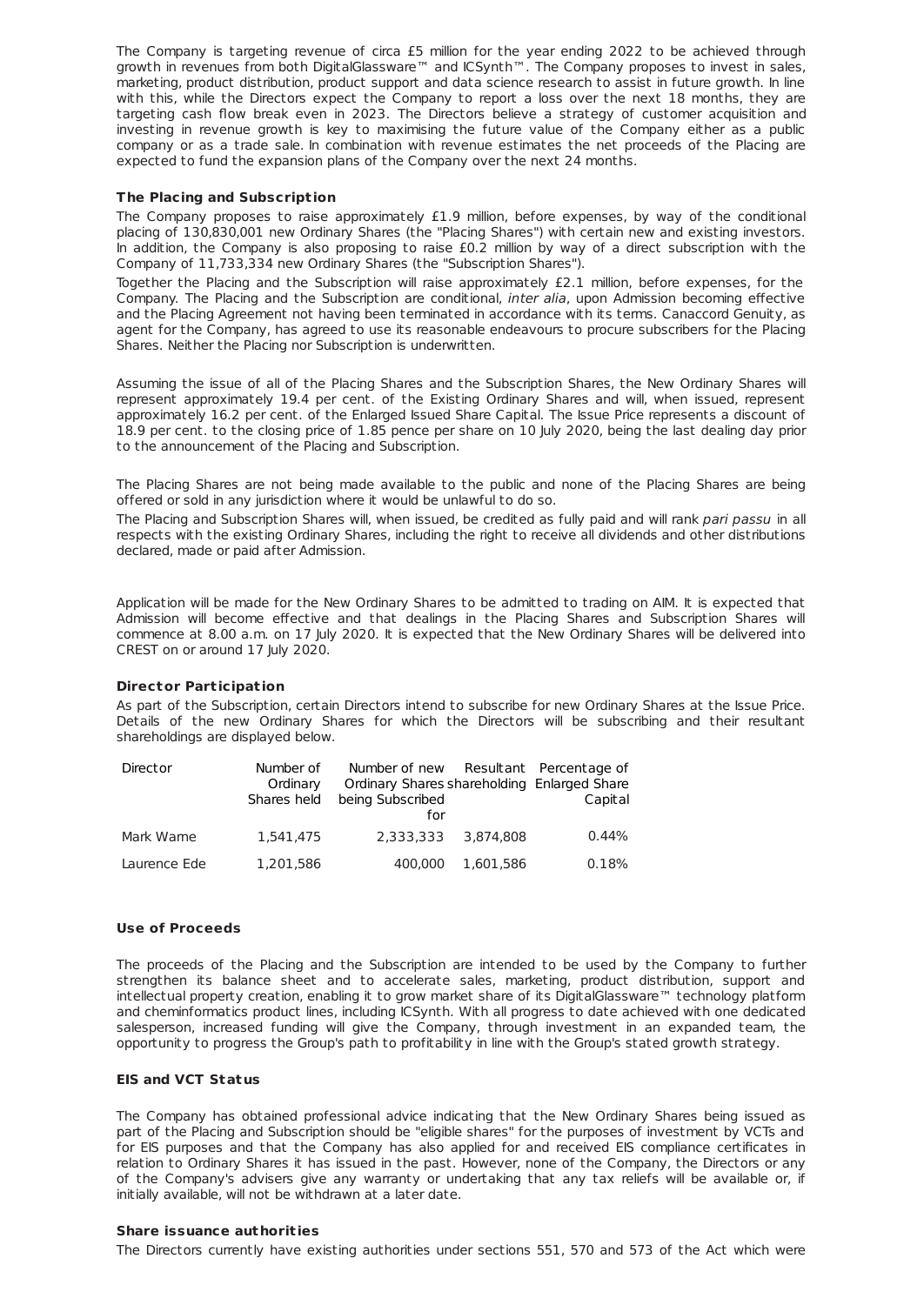obtained at the Company's Annual General Meeting held on 25 June 2020. The Directors intend to use these authorities in allotting and issuing the new Ordinary Shares to be issued as part of the Placing and Subscription.

#### **IMPORTANT NOTICE**

The information contained in this Announcement is for information purposes only and does not purport to be full or complete. No reliance may be placed for any purpose on the information contained in this Announcement or its accuracy, fairness or completeness.

This Announcement, including the Appendix, is not for publication or distribution, directly or indirectly, in or into the United States. This Announcement, including the Appendix, is not an offer of securities for sale in the United States. The securities referred to herein have not been and will not be registered under the U.S. Securities act of 1933, as amended, and may not be offered or sold in the United States, except pursuant to an applicable exemption from registration. No public offering of securities is being made in the United States.

This Announcement, including the Appendix, and the information contained herein is not for release, publication or distribution, directly or indirectly, in whole or in part, in, into or within Australia, Canada, New Zealand, the Republic of Ireland, Japan, the Republic of South Africa or any other jurisdiction where to do so might constitute a violation of the relevant laws or regulations of such jurisdiction.

This Announcement, including the Appendix, is for information purposes only and is not intended to and does not contain or constitute or form part of any offer or any solicitation to purchase or subscribe for securities in Australia, Canada, New Zealand, the Republic of Ireland, Japan, the Republic of South Africa or any other state or jurisdiction in which such offer or solicitation is not authorised or to any person to whom it is unlawful to make such offer or solicitation. Any failure to comply with these restrictions may constitute a violation of the securities laws of such jurisdictions.

This Announcement does not constitute a prospectus or offering memorandum or an offer in respect of any securities and is not intended to provide the basis for any decision in respect of the Company or other evaluation of any securities of the Company or any other entity and should not be considered as a recommendation that any investor should subscribe for or purchase any such securities.

This Announcement has been issued by, and is the sole responsibility of, the Company. No undertaking, representation, warranty or other assurance, express or implied, is made or given by or on behalf of the Company or any member of the Company's group or Canaccord Genuity or any of their respective directors, officers, partners, employees, agents or advisers or any other person as to the accuracy or completeness of the information or opinions contained in this Announcement and no responsibility or liability is accepted by any of them for any such information or opinions or for any errors, omissions or misstatements, negligence or otherwise in this Announcement.

Canaccord Genuity is authorised and regulated by the Financial Conduct Authority ("**FCA**") in the United Kingdom and is acting exclusively for the Company and no one else in connection with the Placing, and Canaccord Genuity will not be responsible to anyone (including any Placees) other than the Company for providing the protections afforded to its clients or for providing advice in relation to the Placing or any other matters referred to in this Announcement.

No representation or warranty, express or implied, is or will be made as to, or in relation to, and no responsibility or liability is or will be accepted by Canaccord Genuity or by any of its Affiliates or agents as to, or in relation to, the accuracy or completeness of this Announcement or any other written or oral information made available to or publicly available to any interested party or its advisers, and any liability therefore is expressly disclaimed.

No statement in this Announcement is intended to be a profit forecast or estimate, and no statement in this Announcement should be interpreted to mean that earnings per share of the Company for the current or future financial years would necessarily match or exceed the historical published earnings per share of the Company.

This Announcement contains (or may contain) certain forward-looking statements with respect to certain of the Company's current expectations and projections about future events and the Company's future financial condition and performance. These statements, which sometimes use words such as "aim", "anticipate", "believe", "may", "will", "should", "intend", "plan", "assume", "estimate", "expect" (or the negative thereof) and words of similar meaning, reflect the Directors' current beliefs and expectations and involve known and unknown risks, uncertainties and assumptions, many of which are outside the Company's control and difficult to predict, that could cause actual results and performance to differ materially from any expected future results or performance expressed or implied by the forward-looking statement. Any forward-looking statements made in this announcement by or on behalf of the Company speak only as of the date they are made. These forward-looking statements reflect the Company's judgment at the date of this announcement and are not intended to give any assurance as to future results. Except as required by the FCA, the London Stock Exchange, the AIM Rules or applicable law, the Company expressly disclaims any obligation or undertaking to release publicly any updates or revisions to any forward-looking statements contained in this announcement to reflect any changes in the Company's expectations with regard thereto or any changes in events, conditions or circumstances on which any such statement is based.

#### **APPENDIX**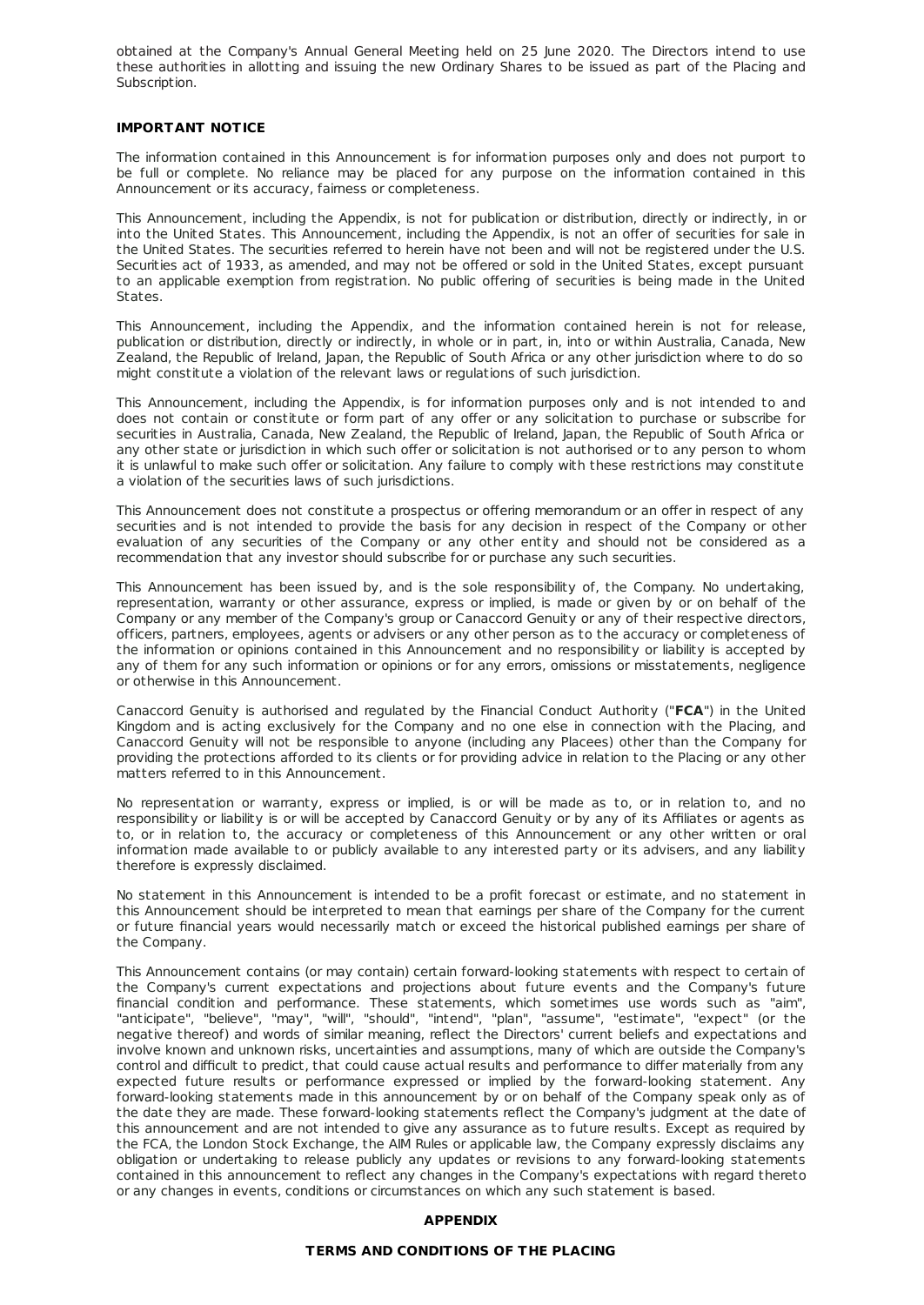THIS ANNOUNCEMENT, INCLUDING THIS APPENDIX (TOGETHER, THE "**ANNOUNCEMENT**"), AND THE INFORMATION IN IT IS RESTRICTED AND IS NOT FOR PUBLICATION, RELEASE OR DISTRIBUTION, DIRECTLY OR INDIRECTLY, IN WHOLE OR IN PART, IN OR INTO OR FROM THE UNITED STATES, AUSTRALIA, CANADA, NEW ZEALAND, THE REPUBLIC OF IRELAND, IAPAN, THE REPUBLIC OF SOUTH AFRICA OR ANY OTHER IURISDICTION IN WHICH SUCH PUBLICATION OR DISTRIBUTION WOULD BE UNLAWFUL.

MEMBERS OF THE PUBLIC ARE NOT ELIGIBLE TO TAKE PART IN THE PLACING. THIS ANNOUNCEMENT INCLUDING THIS APPENDIX AND THE TERMS AND CONDITIONS SET OUT HEREIN ARE FOR INFORMATION PURPOSES ONLY AND ARE DIRECTED ONLY AT: (A) IN A MEMBER STATE OF THE EUROPEAN ECONOMIC AREA, PERSONS WHO ARE, UNLESS OTHERWISE AGREED BY THE BROKER, "**QUALIFIED INVESTORS**" AS DEFINED IN ARTICLE 2(E) OF THE EU PROSPECTUS REGULATION (WHICH MEANS REGULATION (EU) 2017/1129 AND INCLUDES ANY RELEVANT IMPLEMENTING MEASURE IN ANY MEMBER STATE) (THE "**PROSPECTUS REGULATION**"); AND (B) IN THE UNITED KINGDOM, PERSONS WHO ARE: (I) "INVESTMENT PROFESSIONALS" WITHIN THE MEANING OF ARTICLE 19(5) OF THE FINANCIAL SERVICES AND MARKETS ACT 2000 (FINANCIAL PROMOTION) ORDER 2005 (THE "**ORDER**"); (II) PERSONS FALLING WITHIN ARTICLE 49(2)(A) TO (D) ("HIGH NET WORTH COMPANIES, UNINCORPORATED ASSOCIATIONS, ETC") OF THE ORDER; OR (III) PERSONS TO WHOM IT MAY OTHERWISE BE LAWFULLY COMMUNICATED (ALL SUCH PERSONS TOGETHER BEING REFERRED TO AS "**RELEVANT PERSONS**"). THIS APPENDIX AND THE TERMS AND CONDITIONS SET OUT HEREIN MUST NOT BE ACTED ON OR RELIED ON BY PERSONS WHO ARE NOT RELEVANT PERSONS. ANY INVESTMENT OR INVESTMENT ACTIVITY TO WHICH THIS ANNOUNCEMENT INCLUDING THE APPENDIX AND THE TERMS AND CONDITIONS SET OUT HEREIN RELATE IS AVAILABLE ONLY TO RELEVANT PERSONS AND WILL BE ENGAGED IN ONLY WITH RELEVANT PERSONS. PERSONS INTO WHOSE POSSESSION THIS ANNOUNCEMENT (INCLUDING THE APPENDIX) COMES ARE REQUIRED BY THE COMPANY AND THE BROKER TO INFORM THEMSELVES ABOUT AND TO OBSERVE ANY SUCH RESTRICTIONS.

THIS ANNOUNCEMENT IS NOT AN OFFER FOR SALE OR SUBSCRIPTION IN ANY JURISDICTION IN WHICH SUCH OFFER, SOLICITATION OR SALE WOULD BE UNLAWFUL UNDER THE SECURITIES LAWS OF ANY JURISDICTION. THIS ANNOUNCEMENT DOES NOT ITSELF CONSTITUTE AN OFFER FOR SALE OR SUBSCRIPTION OF ANY SECURITIES IN THE COMPANY.

THIS ANNOUNCEMENT IS NOT FOR PUBLICATION OR DISTRIBUTION, DIRECTLY OR INDIRECTLY, IN OR INTO THE UNITED STATES OF AMERICA. THIS ANNOUNCEMENT IS NOT AN OFFER OF SECURITIES FOR SALE IN THE UNITED STATES. THE SECURITIES REFERRED TO HEREIN HAVE NOT BEEN AND WILL NOT BE REGISTERED UNDER THE U.S. SECURITIES ACT OF 1933, AS AMENDED (THE "**SECURITIES ACT**"), AND MAY NOT BE OFFERED OR SOLD, DIRECTLY OR INDIRECTLY, IN THE UNITED STATES, ABSENT REGISTRATION UNDER THE SECURITIES ACT OR PURSUANT TO AN APPLICABLE EXEMPTION FROM, OR AS PART OF A TRANSACTION NOT SUBJECT TO, THE REGISTRATION REQUIREMENTS OF THE SECURITIES ACT AND, IN EACH CASE, IN COMPLIANCE WITH ANY APPLICABLE SECURITIES LAWS OF ANY STATE OR OTHER JURISDICTION OF THE UNITED STATES. NO PUBLIC OFFERING OF SECURITIES IS BEING MADE IN THE UNITED STATES.

EACH PLACEE SHOULD CONSULT WITH ITS OWN ADVISERS AS TO LEGAL, TAX, BUSINESS AND RELATED ASPECTS OF AN INVESTMENT IN PLACING SHARES. THE PRICE OF THE PLACING SHARES AND THE INCOME FROM THEM (IF ANY) MAY GO DOWN AS WELL AS UP AND INVESTORS MAY NOT GET BACK THE FULL AMOUNT INVESTED ON DISPOSAL OF THE PLACING SHARES.

The relevant clearances have not been, nor will they be, obtained from the securities commission of any province or territory of Canada; no prospectus has been lodged with or registered by the Australian Securities and Investments Commission or the Japanese Ministry of Finance or the South African Reserve Bank; and the Placing Shares have not been, nor will they be, registered under or offered in compliance with the securities laws and regulations of any state, province or territory of Australia, Canada, Japan or the Republic of South Africa. Accordingly, the Placing Shares may not (unless an exemption under the relevant securities laws is applicable) be offered, sold, resold or delivered, directly or indirectly, in or into Australia, Canada, Japan, the Republic of South Africa or any other jurisdiction in which such offer, sale, resale or delivery would be unlawful.

Solely for the purposes of the product governance requirements contained within: (a) EU Directive 2014/65/EU on markets in financial instruments, as amended ("**MiFID II**"); (b) Articles 9 and 10 of Commission Delegated Directive (EU) 2017/593 supplementing MiFID II; and (c) local implementing measures (together, the "**MiFID II Product Governance Requirements**"), and disclaiming all and any liability, whether arising in tort, contract or otherwise, which any "manufacturer" (for the purposes of the MiFID II Product Governance Requirements) may otherwise have with respect thereto, the Placing Shares have been subject to a product approval process, which has determined that the Placing Shares are: (i) compatible with an end target market of: (a) retail investors, (b) investors who meet the criteria of professional clients and (c) eligible counterparties (each as defined in MiFID II); and (ii) eligible for distribution through all distribution channels as are permitted by MiFID II (the "**Target Market Assessment**"). Notwithstanding the Target Market Assessment, distributors should note that: the price of the Placing Shares may decline and investors could lose all or part of their investment; the Placing Shares offer no guaranteed income and no capital protection; and an investment in the Placing Shares is compatible only with investors who do not need a guaranteed income or capital protection, who (either alone or in conjunction with an appropriate financial or other adviser) are capable of evaluating the merits and risks of such an investment and who have sufficient resources to be able to bear any losses that may result therefrom. The Target Market Assessment is without prejudice to the requirements of any contractual, legal or regulatory selling restrictions in relation to the offer. Furthermore, it is noted that, notwithstanding the Target Market Assessment, the Broker will only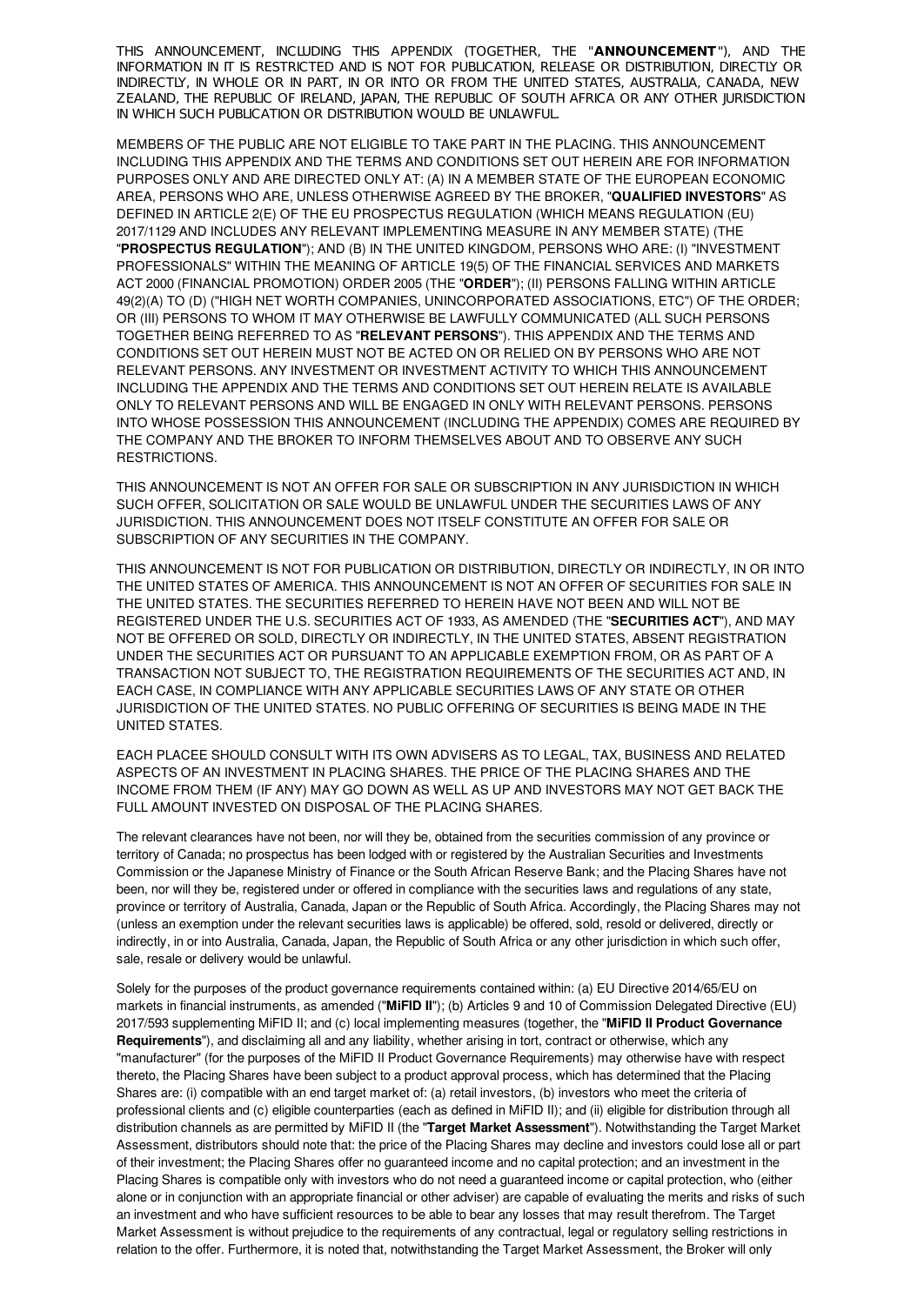procure investors who meet the criteria of professional clients and eligible counterparts.

For the avoidance of doubt, the Target Market Assessment does not constitute: (a) an assessment of suitability or appropriateness for the purposes of MiFID II; or (b) a recommendation to any investor or group of investors to invest in, or purchase, or take any other action whatsoever with respect to the Placing Shares.

Each distributor is responsible for undertaking its own target market assessment in respect of the Placing Shares and determining appropriate distribution channels.

Persons (including, without limitation, nominees and trustees) who have a contractual or other legal obligation to forward a copy of this Appendix or this Announcement of which it forms part should seek appropriate advice before taking any action.

These terms and conditions apply to persons making an offer to acquire Placing Shares. By participating in the Placing, each Placee hereby agrees with the Broker and the Company to be bound by these terms and conditions as being the terms and conditions upon which Placing Shares will be issued or acquired. A Placee shall, without limitation, become so bound if the Broker confirms to such Placee its allocation of Placing Shares.

Upon being notified of its allocation of Placing Shares, a Placee shall be contractually committed to acquire the number of Placing Shares allocated to it at the Issue Price and, to the fullest extent permitted by law, will be deemed to have agreed not to exercise any rights to rescind or terminate or otherwise withdraw from such commitment.

In this Appendix, unless the context otherwise requires, "**Placee**" means a Relevant Person (including individuals, funds or others) who has been invited to participate in the Placing and on whose behalf a commitment to subscribe for or acquire Placing Shares has been given.

# **Details of the Placing Agreement and the Placing Shares**

The Broker and the Company have entered into a Placing Agreement, under which the Broker has, on the terms and subject to the conditions set out therein, undertaken to use its reasonable endeavours to procure subscribers for New Ordinary Shares at the Issue Price. It is expected that the Placing will raise up to £1.9 million in gross proceeds. The Placing is not being underwritten by the Broker or any other person.

The Placing Shares will be issued on or around 17 July 2020. The Placing Shares will, when issued, be subject to the articles of association of the Company, be credited as fully paid and rank *pari passu* in all respects with the Existing Ordinary Shares, including the right to receive all dividends and other distributions (if any) declared, made or paid on or in respect of Ordinary Shares after the date of issue of the Placing Shares.

The Placing Shares will trade on AIM under DMTR with ISIN GB00B29YYY86.

## **Application for admission to trading of the Placing Shares**

Application will be made to the London Stock Exchange for the Placing Shares to be admitted to trading on AIM. Admission for the Placing Shares is expected to become effective and dealings in such shares are expected to commence at 8.00 a.m. on or around 17 July 2020 (the " **Admission**"). In any event, the latest date for Admission is 31 July 2020 (the "**Long Stop Date**").

Admission is subject to the Placing Agreement becoming unconditional in all respects (save only for Admission) and not being terminated in accordance with its terms.

# **Placing**

This Appendix gives details of the terms and conditions of, and the mechanics of participation in, the Placing. No commissions will be paid to Placees or by Placees in respect of any Placing Shares.

Participation in, and principal terms of, the Placing are as follows:

1. The Broker is arranging the Placing as agent for, and broker to, the Company.

2. The final number of Placing Shares to be issued will be agreed between the Broker and the Company following completion of a bookbuilding exercise by the Broker (the "**Bookbuild**"). The results of the Bookbuild will be released through a Regulatory Information Service following the completion of the Bookbuild. The Broker shall be entitled to effect the Placing by such alternative method to the Bookbuild as it may, in its absolute discretion following consultation with the Company, determine.

3. The Bookbuild is expected to close no later than 8:00 a.m. on 14 July 2020 but may be closed earlier or later at the discretion of the Broker. The Broker may, in agreement with the Company, accept bids received after the Bookbuild has closed.

4. Participation in the Placing is only available to persons who are lawfully able to be, and have been, invited to participate by the Broker. The Broker is entitled to participate in the Placing as principal.

5. Each Placee's allocation has been or will be confirmed to Placees orally, or in writing (which can include email), by the Broker and a trade confirmation or contract note has been or will be dispatched as soon as possible thereafter. The Broker's oral or written confirmation will give rise to an irrevocable, legally binding commitment by that person (who at that point becomes a Placee), in favour of the Broker and the Company, under which it agrees to acquire by subscription the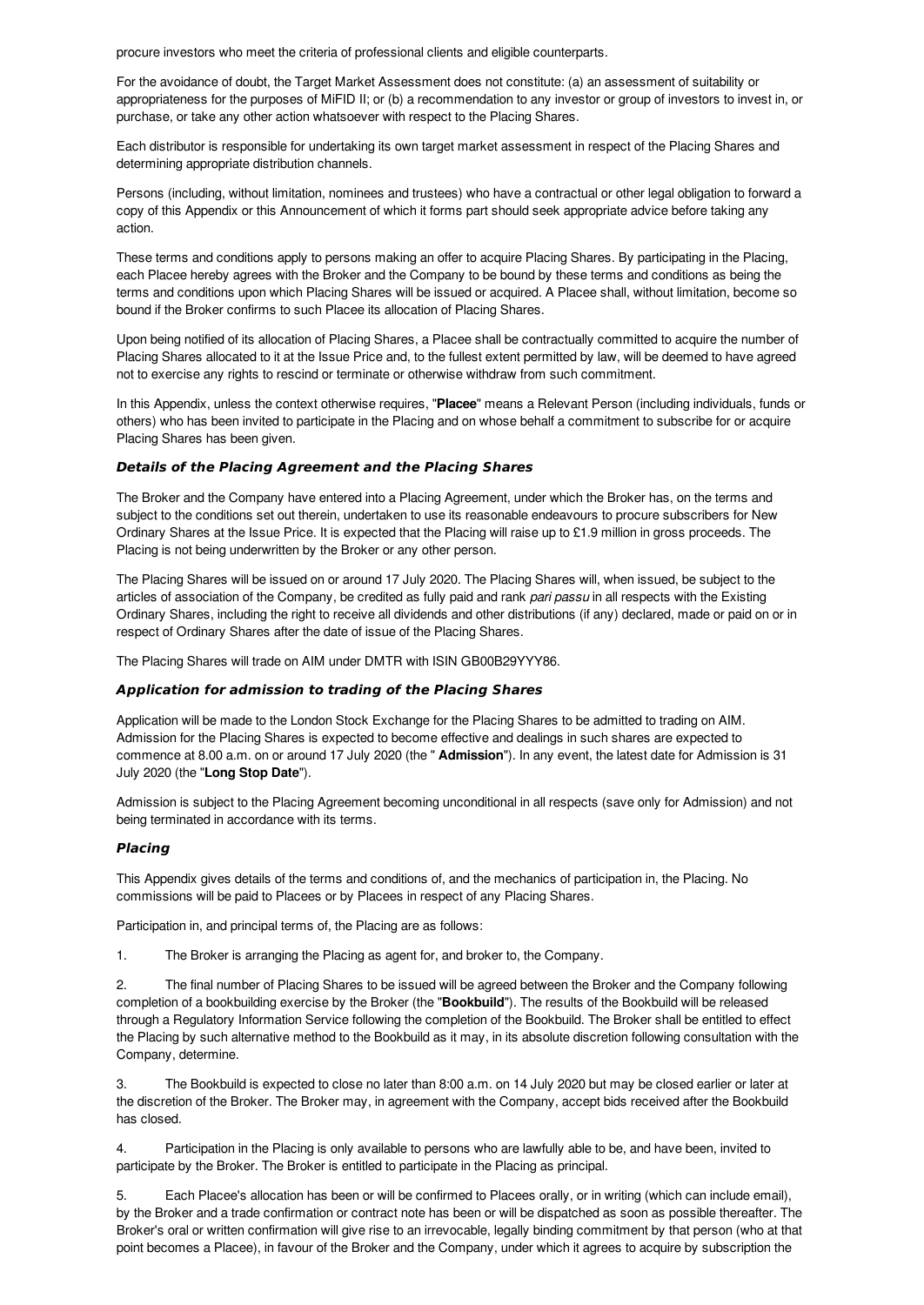number of Placing Shares allocated to it at the Issue Price and otherwise on the terms and subject to the conditions set out in this Appendix and in accordance with the Company's articles of association. Except with the Broker's consent, such commitment will not be capable of variation or revocation.

6. Each Placee's allocation will, unless otherwise agreed between the Placee and the Broker, be evidenced by a trade confirmation or contract note issued to each such Placee by the Broker. The terms and conditions of this Announcement (including this Appendix) will be deemed to be incorporated in that trade confirmation, contract note or such other confirmation and will be legally binding on the Placee on behalf of which it is made and, except with the Broker's consent, will not be capable of variation or revocation from the time at which it is issued.

7. Each Placee will have an immediate, separate, irrevocable and binding obligation, owed to the Broker (as agent for the Company), to pay to the Broker (or as the Broker may direct) in cleared funds an amount equal to the product of the Issue Price and the number of Placing Shares such Placee has agreed to acquire and the Company has agreed to allot and issue to that Placee.

8. Except as required by law or regulation, no press release or other announcement will be made by the Broker or the Company using the name of any Placee (or its agent), in its capacity as Placee (or agent), other than with such Placee's prior written consent.

9. Irrespective of the time at which a Placee's allocation pursuant to the Placing is confirmed, settlement for all Placing Shares to be acquired pursuant to the Placing will be required to be made at the same time, on the basis explained below under "Registration and Settlement".

10. All obligations of the Broker under the Placing will be subject to fulfilment of the conditions referred to below "Conditions of the Placing" and to the Placing not being terminated on the basis referred to below under "Right to terminate under the Placing Agreement".

11. By participating in the Placing, each Placee agrees that its rights and obligations in respect of the Placing will terminate only in the circumstances described below and will not be capable of rescission or termination by the Placee.

12. To the fullest extent permissible by law and the applicable rules of the FCA, neither the Broker nor any of its Affiliates shall have any liability to Placees (or to any other person whether acting on behalf of a Placee or otherwise whether or not a recipient of these terms and conditions) in respect of the Placing. Each Placee acknowledges and agrees that the Company is responsible for the allotment of the Placing Shares to the Placees and the Broker and its Affiliates shall have no liability to the Placees for the failure of the Company to fulfil those obligations. In particular, neither the Broker nor any of its Affiliates shall have any liability (including to the extent permissible by law, any fiduciary duties) in respect of the Broker's conduct of the Placing or of such alternative method of effecting the Placing as the Broker and the Company may determine.

# **Conditions of the Placing**

The Placing is conditional upon the Placing Agreement becoming unconditional and not having been terminated in accordance with its terms. The Broker's obligations under the Placing Agreement are conditional on certain conditions including, inter alia:

1. the release by the Company, through a Regulatory Information Service of this Announcement by no later than 8.00 a.m. on 13 July 2020;

2. the delivery by the Company to the Broker of certain documents required under the Placing Agreement;

3. the Company having complied with its obligations under the Placing Agreement to the extent that such obligations fall to be performed prior to Admission;

subject to such matters fairly disclosed in the Placing Documents or in any Further Announcement (terms as defined in the Placing Agreement), none of the warranties given in the Placing Agreement being untrue, inaccurate or misleading at any time between the date of the Placing Agreement and Admission, as though they had been given and made on such date by reference to the facts and circumstances then subsisting, and no matter having arisen prior to Admission which would reasonably be expected to give rise to a claim under clause 9 (*Indemnities)* of the Placing Agreement;

5. the allotment of the Placing Shares, conditional only upon admission of such Placing Shares to trading on AIM becoming effective in accordance with Rule 6 of Part 1 of the AIM Rules;

6. admission of the Placing Shares to trading on AIM becoming effective in accordance with Rule 6 of Part 1 the AIM Rules not later than 8.00 a.m. on 17 July 2020 or such later date as may be agreed in writing between the Company and the Broker, but in any event not later than 8.00 a.m. on the Long Stop Date; and

7. the Placing Agreement not having been terminated by the Broker.

If: (i) any of the conditions contained in the Placing Agreement, including those described above, are not fulfilled or (where applicable) waived by the Broker by the respective time or date where specified (or such later time or date as the Broker may notify to the Company); (ii) any of such conditions becomes incapable of being fulfilled; or (iii) the Placing Agreement is terminated in the circumstances specified below, the Placing will not proceed and the Placees' rights and obligations hereunder in relation to the Placing Shares shall cease and terminate at such time and each Placee agrees that no claim can be made by the Placee in respect thereof.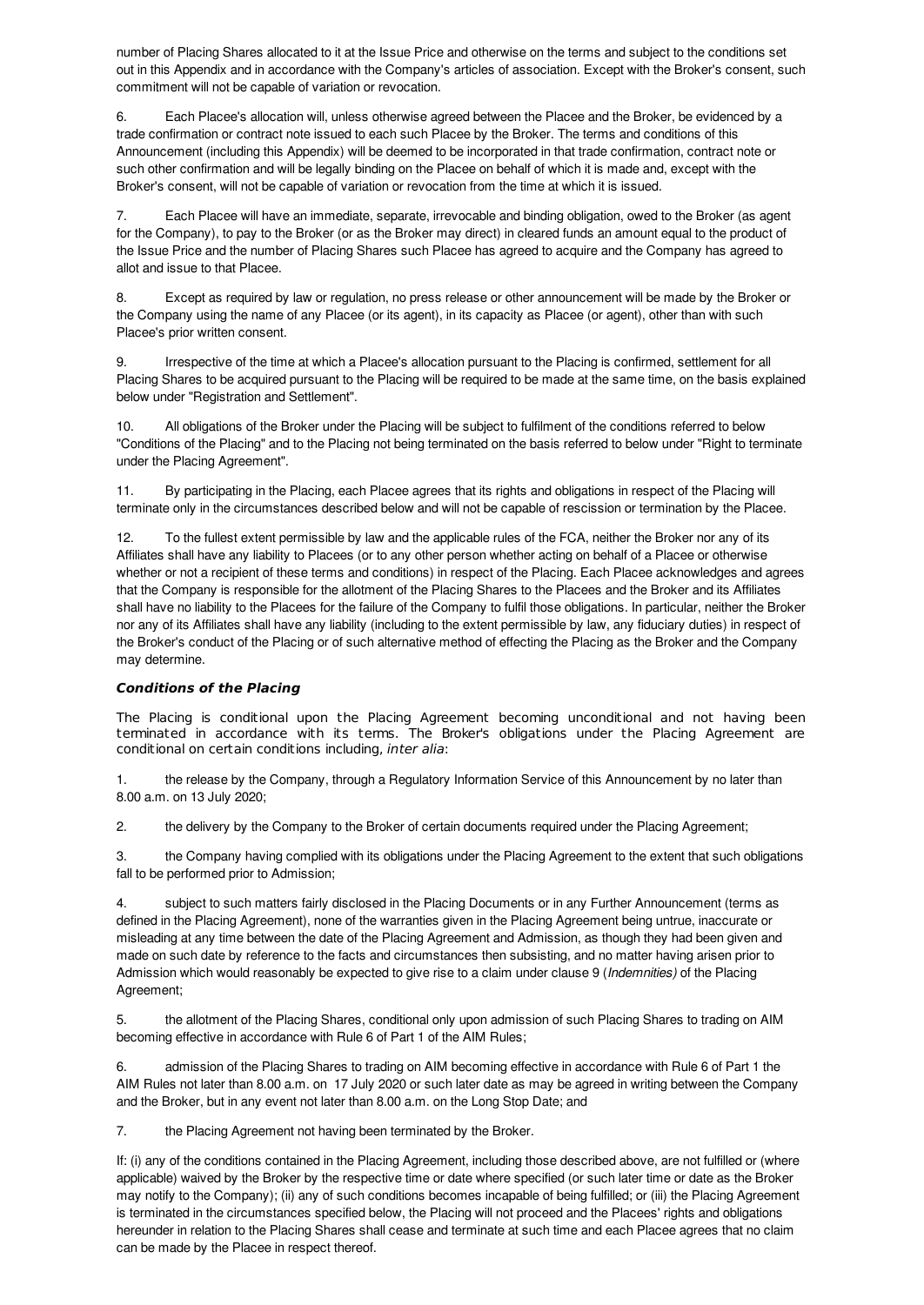The Broker may, at its discretion and upon such terms as it thinks fit, waive, or extend the period for, compliance by the Company with the whole or any part of any of the Company's obligations in relation to the conditions in the Placing Agreement save that the condition relating to Admission taking place by the Long Stop Date may not be waived. Any such extension or waiver will not affect Placees' commitments as set out in this Announcement.

Neither the Broker, the Company nor any of their respective Affiliates shall have any liability to any Placee (or to any other person whether acting on behalf of a Placee or otherwise) in respect of any decision they may make as to whether or not to waive or to extend the time and/or date for the satisfaction of any condition to the Placing nor for any decision they may make as to the satisfaction of any condition or in respect of the Placing generally and by participating in the Placing each Placee agrees that any such decision is within the absolute discretion of the Broker.

By participating in the Bookbuild, each Placee agrees that its rights and obligations hereunder terminate only in the circumstances described above and under "Right to terminate the Placing Agreement" below, and will not be capable of rescission or termination by the Placee.

# **Right to terminate the Placing Agreement**

The Broker is entitled to terminate the Placing Agreement by giving notice to the Company in certain circumstances, including, inter alia, if before Admission (in respect of the Placing):

the Broker becomes aware that any statement contained in any of the Placing Documents (as defined in the Placing Agreement) has become or been discovered to be untrue or inaccurate in any material respect or misleading in any respect or that there has been a material omission therefrom;

2. the Broker becomes aware that any of the warranties given in the Placing Agreement were not, when given, or have ceased to be true or accurate in any material respect or not misleading in any respect (or would not be true, accurate or not misleading if then repeated) by reference to the facts subsisting at the time;

3. there has occurred a suspension or cancellation by the London Stock Exchange of trading in the Company's securities;

4. the Company has failed to comply with any of its obligations under the Placing Agreement;

5. there has occurred, in the opinion of the Broker, acting in good faith, a material adverse change in the business of the Group or in the financial or trading position or prospects of the Group or the Company; or

6. there having occurred: (i) any change, or development involving a prospective change, in national or international, military, diplomatic, monetary, economic, political, financial, industrial or market conditions (including a material deterioration in, or a material escalation in response to the COVID-19 pandemic) or exchange rates or exchange controls, or any incident of terrorism or outbreak or escalation of hostilities or any declaration by the UK or the US of a national emergency or war or any other calamity or crisis; or (ii) a suspension of trading in securities generally on the London Stock Exchange or trading is limited or minimum prices established on any such exchange; or (iii) a declaration of a banking moratorium in London or any material disruption to commercial banking or securities settlement or clearance services in the UK, which, in the reasonable opinion of the Broker, acting in good faith, would or would be likely to prejudice materially the Company or the Placing, or make the success of the Placing doubtful or makes it impracticable or inadvisable to proceed with the Placing, or render the creation of a market in the ordinary share capital of the Company temporarily or permanently impracticable.

If the Placing Agreement is terminated prior to Admission then the Placing will not occur.

The rights and obligations of the Placees will not be subject to termination by the Placees or any prospective Placees at any time or in any circumstances. By participating in the Placing, Placees agree that the exercise by the Broker of any right of termination or other discretion under the Placing Agreement shall be within the absolute discretion of the Broker and that the Broker need not make any reference to Placees in this regard and that neither the Broker nor any of its Affiliates shall have any liability to Placees whatsoever in connection with any such exercise or failure so to exercise.

## **No Admission Document or Prospectus**

The Placing Shares are being offered to a limited number of specifically invited persons only and have not been nor will be offered in such a way as to require the publication of an admission document or prospectus in the United Kingdom or any equivalent document in any other jurisdiction. No offering document, admission document or prospectus has been or will be submitted to be approved by the FCA or the London Stock Exchange in relation to the Placing, and Placees' commitments will be made solely on the basis of the information contained in this Announcement (including this Appendix) and the business and financial information that the Company is required to publish in accordance with the AIM Rules (the "**Exchange Information**") or has published via a Regulatory Information Service ("**Publicly Available Information**"). Each Placee, by accepting a participation in the Placing, agrees that the content of this Announcement is exclusively the responsibility of the Company and confirms that it has neither received nor relied on any other information (other than the Exchange Information and/or Publicly Available Information), representation, warranty or statement made by or on behalf of the Company or the Broker or any other person and neither the Broker, the Company nor any other person will be liable for any Placee's decision to participate in the Placing based on any other information, representation, warranty or statement which the Placees may have obtained or received and, if given or made, such information, representation, warranty or statement must not be relied upon as having been authorised by the Broker, the Company or their respective officers, directors, employees or agents. By participating in the Placing, each Placee acknowledges and agrees that it has relied on its own investigation of the business, financial or other position of the Company in accepting a participation in the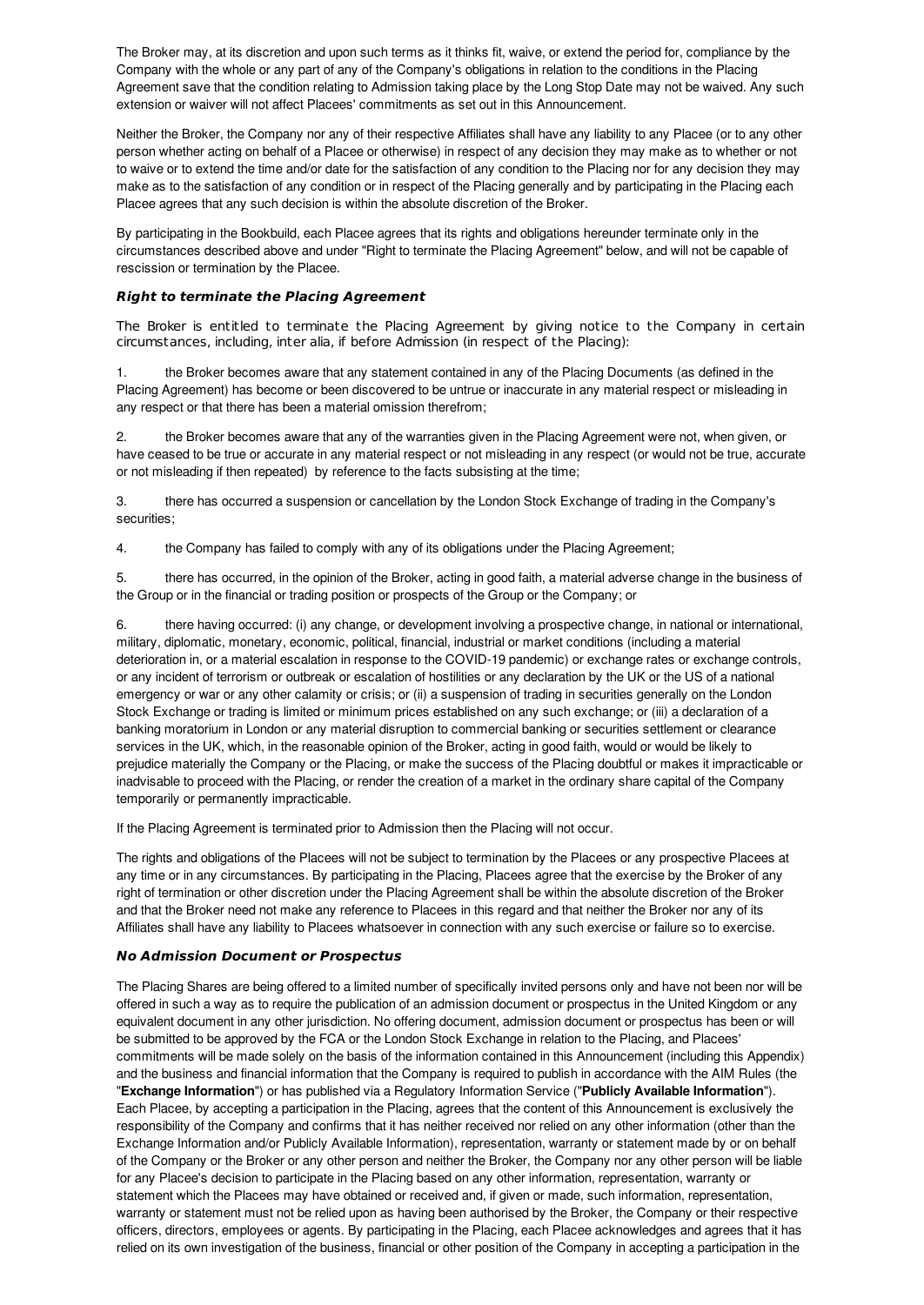Placing. Neither the Company nor the Broker are making any undertaking or warranty to any Placee regarding the legality of an investment in the Placing Shares by such Placee under any legal, investment or similar laws or regulations. Each Placee should not consider any information in this Announcement to be legal, tax or business advice. Each Placee should consult its own solicitor, tax adviser and financial adviser for independent legal, tax and financial advice regarding an investment in the Placing Shares. Nothing in this paragraph shall exclude the liability of any person for fraudulent misrepresentation.

# **Lock-up Arrangements**

The Company has undertaken to the Broker that, between the date of the Placing Agreement and 180 days after the date of Admission, it will not, without the prior written consent of the Broker, allot or issue, or enter into any agreement or arrangement which would give rise to an obligation or an increased obligation (in each case whether contingent or otherwise) to allot or issue, any share or any instrument or security convertible into a share in the capital of the Company (save for the allotment and issue of New Ordinary Shares pursuant to the Placing and the Subscription or the allotment and issue to any strategic corporate investor). This shall not prevent the Company from issuing shares pursuant to the terms of any agreement or arrangement entered into by the Company on or before the date of the Placing Agreement or pursuant to the terms of any existing or proposed share option scheme of the Company.

By participating in the Placing, Placees agree that the exercise by the Broker or any power to grant consent to the undertaking by the Company of a transaction which would otherwise be subject to the lock-up provisions under the Placing Agreement shall be within the discretion of the Broker and that it need not make any reference to, or consult with, Placees and that it shall have no liability to Placees whatsoever in connection with any such exercise of the power to grant consent.

# **Registration and Settlement**

Settlement of transactions in the Placing Shares will, unless otherwise agreed, take place on a delivery versus payment basis within CREST. Each Placee will be deemed to agree that it will do all things necessary to ensure that delivery and payment is completed as directed by the Broker in accordance with the standing CREST settlement instructions which they have in place with the Broker.

Settlement of transactions in the Placing Shares following Admission will take place within the system administered by Euroclear UK & Ireland Limited ("**CREST**") provided that, subject to certain exceptions, the Broker reserves the right to require settlement for, and delivery of, the Placing Shares (or a portion thereof) to Placees by such other means that it deems necessary if delivery or settlement is not possible or practicable within CREST within the timetable set out in this Announcement or would not be consistent with the regulatory requirements in any Placee's jurisdiction.

It is expected that settlement of the Placing Shares will be on 17 July 2020 unless otherwise notified by the Broker and Admission is expected to occur by 31 July 2020 or such later time as may be agreed between the Company and the Broker, not being later than the Long Stop Date.

Subject to the conditions set out above, payment in respect of the Placees' allocation is due as set out below. Each Placee should provide its settlement details in order to enable instructions to be successfully matched in CREST. The relevant settlement details for the Placing Shares are as follows:

CREST Participant ID of Canaccord Genuity: 805

| Expected Trade Date:                                             | 13 July 2020 |
|------------------------------------------------------------------|--------------|
| <b>Expected Settlement Date:</b>                                 | 17 July 2020 |
| ISIN code for the Placing Shares:                                | GB00B29YYY86 |
| Deadline for Placee to input instruction into CREST 16 July 2020 |              |

Each Placee is deemed to agree that, if it does not comply with these obligations, the Broker may sell any or all of the Placing Shares allocated to that Placee on such Placee's behalf and retain from the proceeds, for the Broker account and benefit (as agent for the Company), an amount equal to the aggregate amount owed by the Placee plus any interest due. The relevant Placee will, however, remain liable and shall indemnify the Broker on demand for any shortfall below the aggregate amount owed by it and may be required to bear any stamp duty or stamp duty reserve tax or securities transfer tax (together with any interest or penalties) which may arise upon the sale of such Placing Shares on such Placee's behalf. By communicating a bid for Placing Shares, each Placee confers on the Broker such authorities and powers necessary to carry out any such sale and agrees to ratify and confirm all actions which the Broker lawfully takes in pursuance of such sale. Legal and/or beneficial title in and to any Placing Shares shall not pass to the relevant Placee until it has fully complied with its obligations hereunder.

If Placing Shares are to be delivered to a custodian or settlement agent, Placees should ensure that any form of confirmation is copied and delivered immediately to the relevant person within that organisation.

Insofar as Placing Shares are registered in a Placee's name or that of its nominee or in the name of any person for whom a Placee is contracting as agent or that of a nominee for such person, such Placing Shares should, subject as provided below, be so registered free from any liability to UK stamp duty or stamp duty reserve tax or securities transfer tax. Neither the Broker nor the Company will be liable in any circumstances for the payment of stamp duty, stamp duty reserve tax or securities transfer tax in connection with any of the Placing Shares. Placees will not be entitled to receive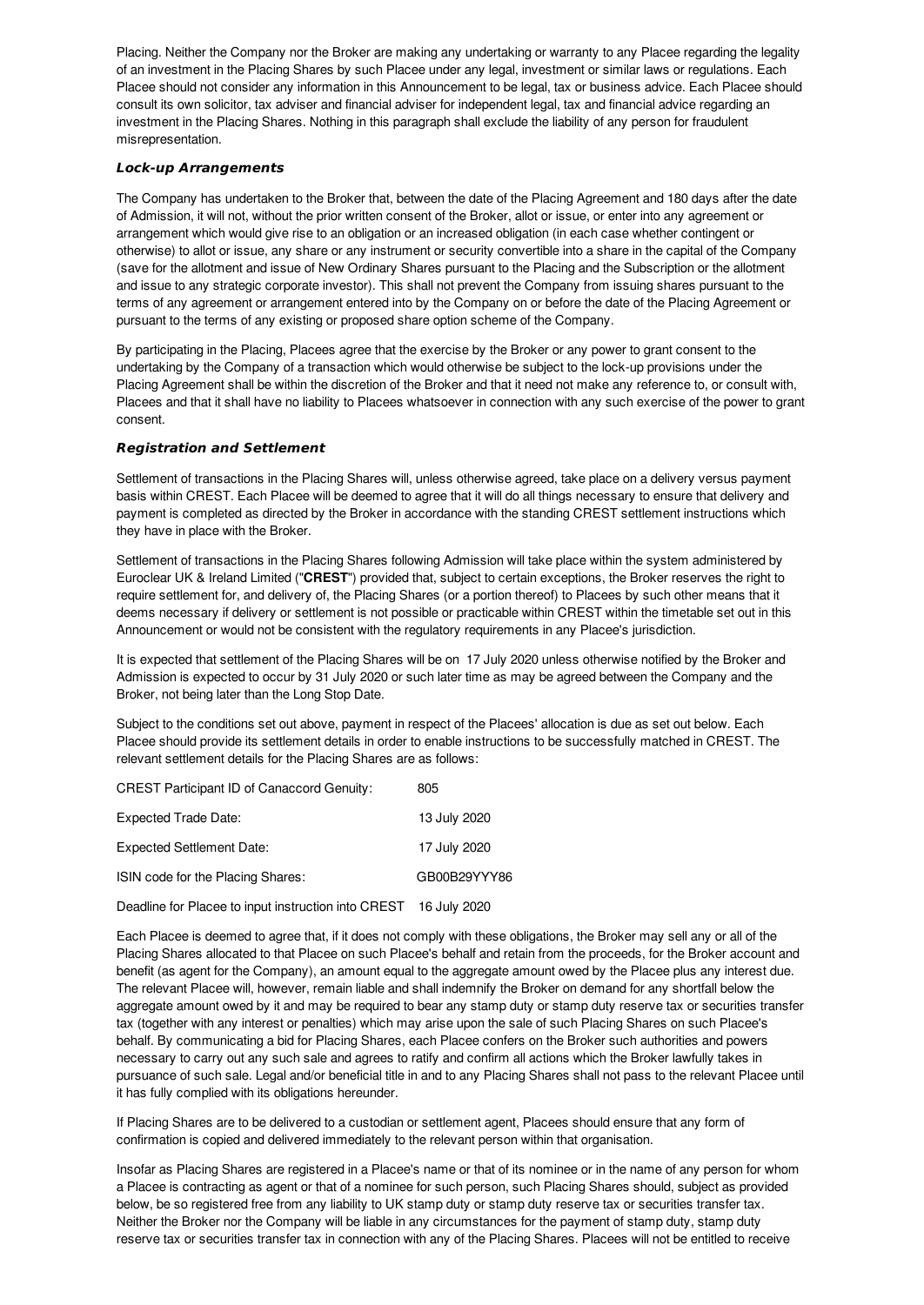#### **Representations, Warranties and Further Terms**

By participating in the Placing, each Placee (and any person acting on such Placee's behalf) makes the following representations, warranties, acknowledgements, agreements and undertakings (as the case may be) to the Broker (for itself and on behalf of the Company), in each case as a fundamental term of its application for Placing Shares:

1. that it has read and understood this Announcement, including this Appendix, in its entirety and that its subscription for or purchase of Placing Shares is subject to and based upon all the terms, conditions, representations, warranties, acknowledgements, agreements, undertakings and other information contained herein and undertakes not to redistribute or duplicate this Announcement;

2. that the shares in the capital of the Company are admitted to trading on AIM, and the Company is therefore required to publish the Exchange Information, which includes a description of the nature of the Company's business and the Company's most recent balance sheet and profit and loss account and that it has reviewed such Exchange Information and that it is able to obtain or access such Exchange Information without undue difficulty and is able to obtain access to such information or comparable information concerning any other publicly traded company without undue difficulty;

3. that its obligations are irrevocable and legally binding and shall not be capable of rescission or termination by it in any circumstances;

4. that the exercise by the Broker of any right or discretion under the Placing Agreement shall be within the absolute discretion of the Broker and the Broker need not have any reference to it and shall have no liability to it whatsoever in connection with any decision to exercise or not to exercise any such right and each Placee agrees that it has no rights against the Broker or the Company, or any of their respective officers, directors or employees, under the Placing Agreement pursuant to the Contracts (Rights of Third Parties Act) 1999;

5. that these terms and conditions represent the whole and only agreement between it, the Broker and the Company in relation to its participation in the Placing and supersedes any previous agreement between any of such parties in relation to such participation. Accordingly, each Placee, in accepting its participation in the Placing, is not relying on any information or representation or warranty in relation to the Company or any of its subsidiaries or any of the Placing Shares other than as contained in this Announcement, the Exchange Information and the Publicly Available Information, such information being all that it deems necessary to make an investment decision in respect of the Placing Shares. Each Placee agrees that neither the Company, the Broker nor any of their respective officers, directors or employees will have any liability for any such other information, representation or warranty, express or implied;

6. that in the case of any Placing Shares acquired by it as a financial intermediary, as that term is used in Article 5(2) of the Prospectus Regulation, (i) the Placing Shares acquired by it in the Placing have not been acquired on behalf of, nor have they been acquired with a view to their offer or resale to, persons in any Member State of the European Economic Area which has implemented the Prospectus Regulation other than Qualified Investors or in circumstances in which the prior consent of the Broker has been given to the offer or resale; or (ii) where Placing Shares have been acquired by it on behalf of persons in any member state of the EEA other than Qualified Investors, the offer of those Placing Shares to it is not treated under the Prospectus Regulation as having been made to such persons;

7. that any offer of Placing Shares may only be directed at persons in member states of the EEA who are Qualified Investors and represents, warrants and undertakes that it has not offered or sold and will not offer or sell any Placing Shares to persons in the EEA prior to Admission except to Qualified Investors or otherwise in circumstances which have not resulted in and which will not result in an offer to the public in any member state of the EEA within the meaning of the Prospectus Regulation;

8. that it has complied and will comply with all applicable laws (including all relevant provisions of the FSMA) with respect to anything done by it in relation to the Placing Shares in respect of anything done in, from or otherwise involving, the United Kingdom;

9. that neither it nor, as the case may be, its clients expect the Broker to have any duties or responsibilities to such persons similar or comparable to the duties of "best execution" and "suitability" imposed by the FCA's Conduct of Business Source Book, and that the Broker is not acting for it or its clients, and that the Broker will not be responsible for providing the protections afforded to customers of the Broker or for providing advice in respect of the transactions described herein;

10. that neither the Broker nor the Company nor any of their respective Affiliates nor any person acting on behalf of any of them has provided, and none of them will provide, it with any material or information regarding the Placing Shares, the Bookbuild, the Placing or the Company or any other person other than this Announcement, nor has it requested the Broker, the Company, or any of their respective Affiliates nor any person acting on behalf of any of them to provide it with any such material or information;

11. that it has made its own assessment of the Placing Shares and has relied on its own investigation of the business, financial or other position of the Company in accepting a participation in the Placing and neither the Broker or the Company nor any of their respective Affiliates, agents, directors, officers or employees or any person acting on behalf of any of them has provided, and will not provide, it with any material regarding the Placing Shares or the Company or any other person other than the information in this Announcement or the Publicly Available Information; nor has it requested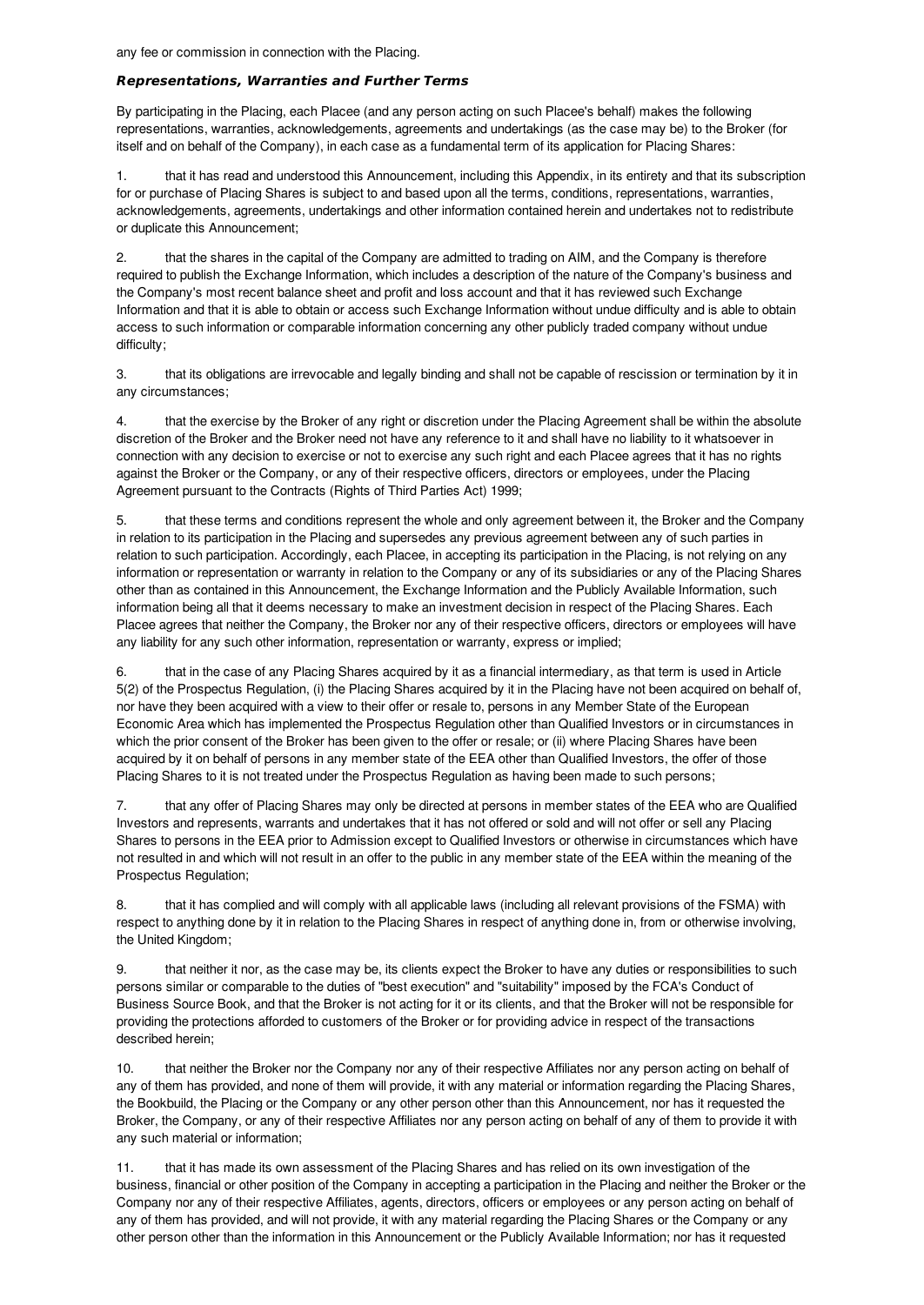the Broker, the Company or any of their respective Affiliates, agents, directors, officers or employees or any person acting on behalf of any of them to provide it with any such information;

12. that the only information on which it is entitled to rely on and on which it has relied in committing to subscribe for the Placing Shares is contained in this Announcement and the Publicly Available Information, such information being all that it deems necessary to make an investment decision in respect of the Placing Shares and it has made its own assessment of the Company, the Placing Shares and the terms of the Placing based on this Announcement and the Publicly Available Information;

13. that neither the Broker or the Company nor any of their respective Affiliates, agents, directors, officers or employees has made any representation or warranty to it, express or implied, with respect to the Company, the Bookbuild, the Placing or the Placing Shares or the accuracy, completeness or adequacy of this Announcement or the Publicly Available Information and each of them expressly disclaims any liability in respect thereof;

14. that it and the person(s), if any, for whose account or benefit it is subscribing for the Placing Shares is not subscribing for and/or purchasing Placing Shares as a result of any "directed selling efforts" as defined in Regulation S;

15. that, unless specifically agreed with the Broker, it is not and was not acting on a non-discretionary basis for the account or benefit of a person located within the United States at the time the undertaking to subscribe for and/or purchase Placing Shares was given and it is not acquiring Placing Shares with a view to the offer, sale, resale, transfer, delivery or distribution, directly or indirectly, of any Placing Shares into the United States and it will not reoffer, resell, pledge or otherwise transfer the Placing Shares except pursuant to an exemption from the registration requirements of the Securities Act and otherwise in accordance with any applicable securities laws of any state or jurisdiction of the United States;

16. that it is not a national or resident of Canada, Australia, New Zealand, the Republic of Ireland, the Republic of South Africa or Japan or a corporation, partnership or other entity organised under the laws of Canada, Australia, New Zealand, the Republic of Ireland, the Republic of South Africa or Japan and that it will not offer, sell, renounce, transfer or deliver, directly or indirectly, any of the Placing Shares in Canada, Australia, New Zealand, the Republic of Ireland, the Republic of South Africa or Japan or to or for the benefit of any person resident in Canada, Australia, New Zealand, the Republic of Ireland, the Republic of South Africa or Japan and each Placee acknowledges that the relevant exemptions are not being obtained from the Securities Commission of any province of Canada, that no document has been or will be lodged with, filed with or registered by the Australian Securities and Investments Commission or Japanese Ministry of Finance and that the Placing Shares are not being offered for sale and may not be, directly or indirectly, offered, sold, transferred or delivered in or into Canada, Australia, New Zealand, the Republic of Ireland, the Republic South Africa or Japan;

17. that it does not have a registered address in, and is not a citizen, resident or national of, any jurisdiction in which it is unlawful to make or accept an offer of the Placing Shares and it is not acting on a non-discretionary basis for any such person;

18. that it has not, directly or indirectly, distributed, forwarded, transferred or otherwise transmitted, and will not, directly or indirectly, distribute, forward, transfer or otherwise transmit, this Announcement (or any part of it), or any presentation or offering materials concerning the Placing or the Placing Shares to any persons within the United States (including electronic copies thereof);

19. that it (and any person acting on its behalf) will make payment for the Placing Shares allocated to it in accordance with this Announcement on the due time and date set out herein, failing which the relevant Placing Shares may be placed with other subscribers or sold as the Broker may in its discretion determine and without liability to such Placee;

20. that it is entitled to subscribe for and/or purchase Placing Shares under the laws of all relevant jurisdictions which apply to it and that it has fully observed such laws and obtained all governmental and other consents which may be required thereunder or otherwise and complied with all necessary formalities and that it has not taken any action which will or may result in the Company or the Broker or any of their respective directors, officers, employees or agents acting in breach of any regulatory or legal requirements of any territory in connection with the Placing or its acceptance;

21. that it has obtained all necessary consents and authorities to enable it to give its commitment to subscribe for and/or purchase the Placing Shares and to perform its subscription and/or purchase obligations;

22. that where it is acquiring Placing Shares for one or more managed accounts, it is authorised in writing by each managed account: (a) to acquire the Placing Shares for each managed account; (b) to make on its behalf the representations, warranties, acknowledgements, undertakings and agreements in this Appendix and this Announcement of which it forms part; and (c) to receive on its behalf any investment letter relating to the Placing in the form provided to it by the Broker;

23. that it is either: (a) a person of a kind described in paragraph 5 of Article 19 (persons having professional experience in matters relating to investments and who are investment professionals) of the Order; or (b) a person of a kind described in paragraph 2 of Article 49 (high net worth companies, unincorporated associations, partnerships or trusts or their respective directors, officers or employees) of the Order; or (c) a person to whom it is otherwise lawful for this Announcement to be communicated and in the case of (a) and (b) undertakes that it will acquire, hold, manage or dispose of any Placing Shares that are allocated to it for the purposes of its business;

24. that, unless otherwise agreed by the Broker, it is a qualified investor (as defined in section 86(7) of the Financial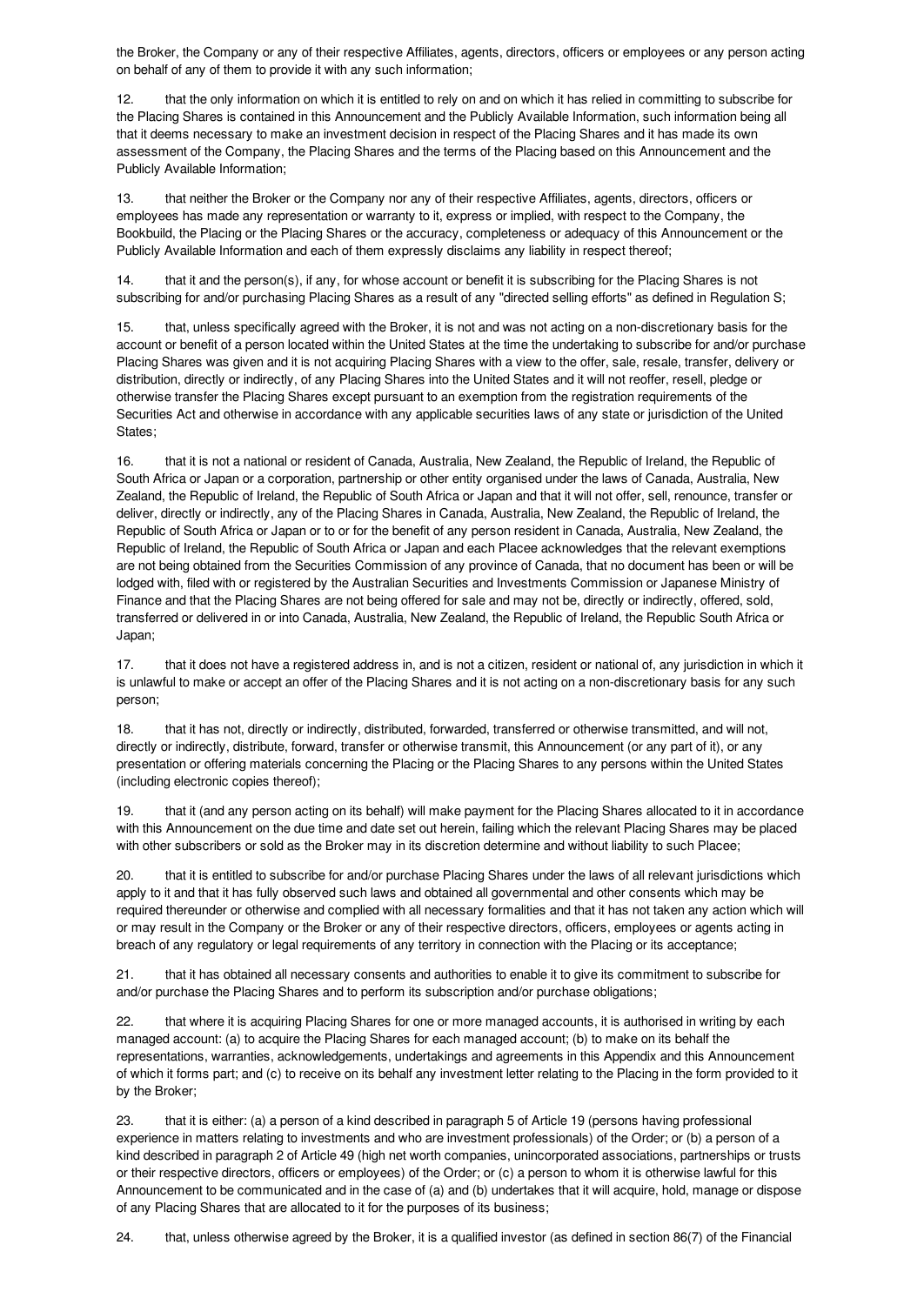Services and Markets Act 2000, as amended ("**FSMA**"));

25. that, unless otherwise agreed by the Broker, it is a "professional client" or an "eligible counterparty" within the meaning of Chapter 3 of the FCA's Conduct of Business Sourcebook and it is purchasing Placing Shares for investment only and not with a view to resale or distribution;

26. it has only communicated or caused to be communicated and will only communicate or cause to be communicated any invitation or inducement to engage in investment activity (within the meaning of section 21 of FSMA) relating to the Placing Shares in circumstances in which section 21(1) of FSMA does not require approval of the communication by an authorised person;

27. that any money held in an account with the Broker (or its nominees) on its behalf and/or any person acting on its behalf will not be treated as client money within the meaning of the rules and regulations of the FCA. Each Placee further acknowledges that the money will not be subject to the protections conferred by the FCA's client money rules. As a consequence, this money will not be segregated from the Broker (or its nominee) money in accordance with such client money rules and will be used by the Broker in the course of its own business and each Placee will rank only as a general creditor of the Broker;

28. that it will (or will procure that its nominee will) if applicable, make notification to the Company of the interest in its ordinary shares in accordance with the Disclosure Guidance and Transparency Rules published by the FCA;

29. that it is not, and it is not acting on behalf of, a person falling within subsections (6), (7) or (8) of sections 67 or 70 respectively or subsections (2) and (3) of section 93 or subsection (1) of section 96 of the Finance Act 1986;

30. that it will not deal or cause or permit any other person to deal in all or any of the Placing Shares which it is subscribing for and/or purchasing under the Placing unless and until Admission becomes effective;

31. that it appoints irrevocably any director of the Broker as its agent for the purpose of executing and delivering to the Company and/or its registrars any document on its behalf necessary to enable it to be registered as the holder of the Placing Shares;

32. that, as far as it is aware it is not acting in concert (within the meaning given in The City Code on Takeovers and Mergers) with any other person in relation to the Company, save as previously disclosed to the Broker;

33. that this Announcement does not constitute a securities recommendation or financial product advice and that neither the Broker nor the Company has considered its particular objectives, financial situation and needs;

34. that it has sufficient knowledge, sophistication and experience in financial, business and investment matters as is required to evaluate the merits and risks of subscribing for or purchasing the Placing Shares and is aware that it may be required to bear, and it, and any accounts for which it may be acting, are able to bear, the economic risk of, and is able to sustain, a complete loss in connection with the Placing;

35. that it will indemnify and hold the Company and the Broker and its Affiliates harmless from any and all costs, claims, liabilities and expenses (including legal fees and expenses) arising out of or in connection with any breach of the representations, warranties, acknowledgements, agreements and undertakings in this Appendix and further agrees that the Company and the Broker will rely on the truth and accuracy of the confirmations, warranties, acknowledgements and undertakings herein and, if any of the foregoing is or becomes no longer true or accurate, the Placee shall promptly notify the Broker and the Company. All confirmations, warranties, acknowledgements and undertakings given by the Placee, pursuant to this Announcement (including this Appendix) are given to the Broker for itself and on behalf of the Company and will survive completion of the Placing and Admission;

36. that time shall be of the essence as regards its obligations pursuant to this Appendix;

37. that it is responsible for obtaining any legal, financial, tax and other advice that it deems necessary for the execution, delivery and performance of its obligations in accepting the terms and conditions of the Placing, and that it is not relying on the Company or the Broker to provide any legal, financial, tax or other advice to it;

38. that all dates and times in this Announcement (including this Appendix) may be subject to amendment and that the Broker shall notify it of such amendments;

39. that (i) it has complied with its obligations under the Criminal Justice Act 1993, Part VIII of FSMA and MAR, (ii) in connection with money laundering and terrorist financing, it has complied with its obligations under the Proceeds of Crime Act 2002 (as amended), the Terrorism Act 2000 (as amended),the Terrorism Act 2006 and the Money Laundering, Terrorist Financing and Transfer of Funds (Information on the Payer) Regulations 2017 and (iii) it is not a person: (a) with whom transactions are prohibited under the Foreign Corrupt Practices Act of 1977 or any economic sanction programmes administered by, or regulations promulgated by, the Office of Foreign Assets Control of the U.S. Department of the Treasury; (b) named on the Consolidated List of Financial Sanctions Targets maintained by HM Treasury of the United Kingdom; or (c) subject to financial sanctions imposed pursuant to a regulation of the European Union or a regulation adopted by the United Nations (together, the "**Regulations**"); and, if making payment on behalf of a third party, that satisfactory evidence has been obtained and recorded by it to verify the identity of the third party as required by the Regulations and, if making payment on behalf of a third party, that satisfactory evidence has been obtained and recorded by it to verify the identity of the third party as required by the Regulations and has obtained all governmental and other consents (if any) which may be required for the purpose of, or as a consequence of, such purchase, and it will provide promptly to the Broker such evidence, if any, as to the identity or location or legal status of any person which the Broker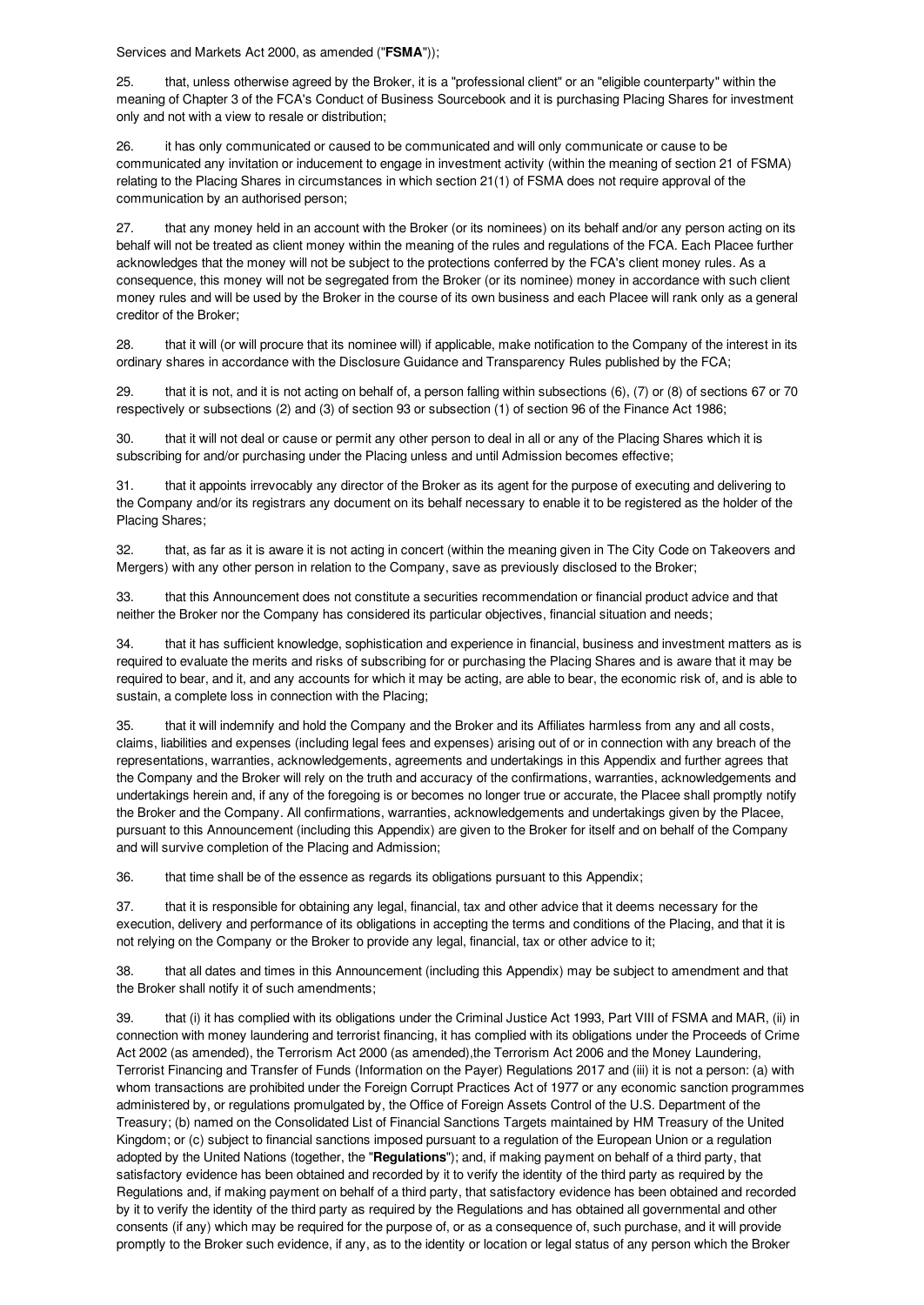may request from it in connection with the Placing (for the purpose of complying with such Regulations or ascertaining the nationality of any person or the jurisdiction(s) to which any person is subject or otherwise) in the form and manner requested by the Broker on the basis that any failure by it to do so may result in the number of Placing Shares that are to be subscribed for and/or purchased by it or at its direction pursuant to the Placing being reduced to such number, or to nil, as the Broker may decide in its absolute discretion;

40. that it will not make any offer to the public of those Placing Shares to be subscribed for and/or purchased by it for the purposes of the Prospectus Regulation Rules made by the FCA pursuant to Prospectus Regulation Rules Instrument 2019 (FCA 2019/80);

41. that it will not distribute any document relating to the Placing Shares and it will be acquiring the Placing Shares for its own account as principal or for a discretionary account or accounts (as to which it has the authority to make the statements set out herein) for investment purposes only and it does not have any contract, understanding or arrangement with any person to sell, pledge, transfer or grant a participation therein to such person or any third person with respect of any Placing Shares; save that if it is a private client stockbroker or fund manager it confirms that in purchasing the Placing Shares it is acting under the terms of one or more discretionary mandates granted to it by private clients and it is not acting on an execution only basis or under specific instructions to purchase the Placing Shares for the account of any third party;

42. that it acknowledges that these terms and conditions and any agreements entered into by it pursuant to these terms and conditions shall be governed by and construed in accordance with the laws of England and Wales and it submits (on behalf of itself and on behalf of any person on whose behalf it is acting) to the exclusive jurisdiction of the English courts as regards any claim, dispute or matter arising out of any such contract, except that enforcement proceedings in respect of the obligation to make payment for the Placing Shares (together with any interest chargeable thereon) may be taken by the Company or the Broker in any jurisdiction in which the relevant Placee is incorporated or in which its assets are located or any of its securities have a quotation on a recognised stock exchange;

43. that any documents sent to Placees will be sent at the Placees' risk. They may be sent by post to such Placees at an address notified to the Broker;

44. that the Broker owes no fiduciary or other duties to any Placee in respect of any representations, warranties, undertakings or indemnities in the Placing Agreement;

45. that the Broker or any of its Affiliates may, at their absolute discretion, agree to become a Placee in respect of some or all of the Placing Shares;

46. that no prospectus, admission document or other offering document has been or will be prepared in connection with the Placing and it has not received and will not receive a prospectus, admission document or other offering document in connection with the Placing or the Placing Shares; and

47. that if it has received any confidential price sensitive information concerning the Company in advance of the publication of this Announcement, it has not: (i) dealt in the securities of the Company; (ii) encouraged, required, recommended or induced another person to deal in the securities of the Company; or (iii) disclosed such information to any person, prior to such information being made publicly available.

The Company, the Broker and their respective Affiliates will rely upon the truth and accuracy of each of the foregoing representations, warranties, acknowledgements and undertakings which are given to the Broker for themselves and on behalf of the Company and are irrevocable.

The provisions of this Appendix may be waived, varied or modified as regards specific Placees or on a general basis by the Broker.

The agreement to settle a Placee's subscription and/or purchase (and/or the subscription of a person for whom such Placee is contracting as agent) free of stamp duty and stamp duty reserve tax depends on the settlement relating only to a subscription by it and/or such person direct from the Company for the Placing Shares in question. Such agreement assumes that the Placing Shares are not being subscribed for in connection with arrangements to issue depositary receipts or to transfer the Placing Shares into a clearance service. If there are any such arrangements, or the settlement relates to any other subsequent dealing in the Placing Shares, stamp duty or stamp duty reserve tax may be payable, for which neither the Company or the Broker will be responsible, and the Placee to whom (or on behalf of whom, or in respect of the person for whom it is participating in the Placing as an agent or nominee) the allocation, allotment, issue or delivery of Placing Shares has given rise to such UK stamp duty or stamp duty reserve tax undertakes to pay such UK stamp duty or stamp duty reserve tax forthwith and to indemnify on an after-tax basis and to hold harmless the Company and the Broker in the event that any of the Company and/or the Broker have incurred any such liability to UK stamp duty or stamp duty reserve tax. If this is the case, each Placee should seek its own advice and notify the Broker accordingly.

In addition, Placees should note that they will be liable for any stamp duty and all other stamp, issue, securities, transfer, registration, documentary or other duties or taxes (including any interest, fines or penalties relating thereto) payable outside the UK by them or any other person on the subscription or purchase by them of any Placing Shares or the agreement by them to subscribe for or purchase any Placing Shares.

This Announcement has been issued by, and is the sole responsibility, of the Company. No representation or warranty express or implied, is or will be made as to, or in relation to, and no responsibility or liability is or will be accepted by the Broker or by any of their respective Affiliates or agents as to or in relation to, the accuracy or completeness of this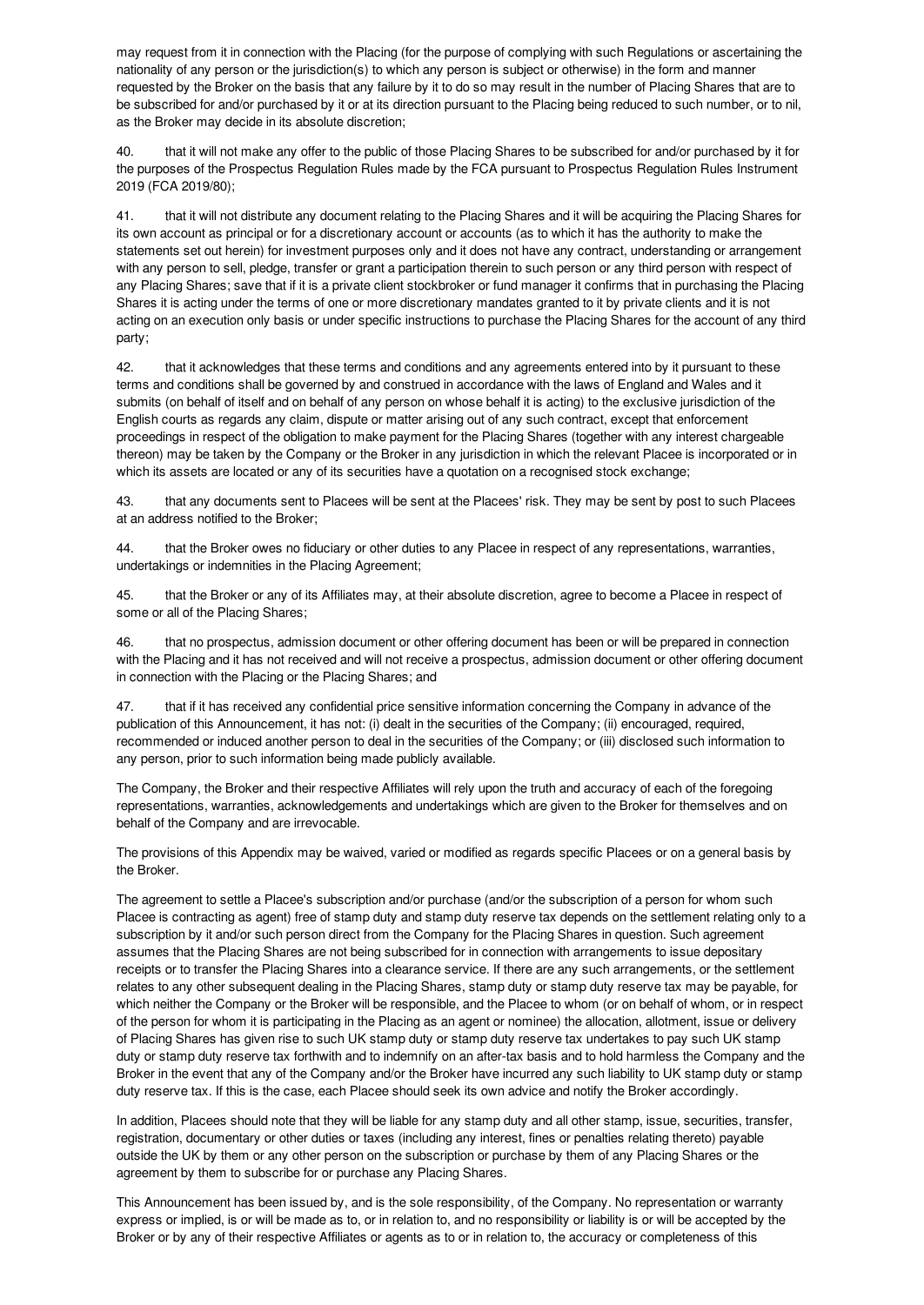Announcement or any other written or oral information made available to or publicly available to any interested party or its advisers, and any liability therefore is expressly disclaimed.

No statement in the Placing Documents is intended to be a profit forecast or estimate, and no statement in the Placing Documents should be interpreted to mean that earnings per share of the Company for the current or future financial years would necessarily match or exceed the historical published earnings per share of the Company.

The Placing Shares to be issued pursuant to the Placing will not be admitted to trading on any stock exchange other than AIM, a market operated by the London Stock Exchange.

Neither the content of the Company's website nor any website accessible by hyperlinks on the Company's website is incorporated in, or forms part of, the Placing Documents.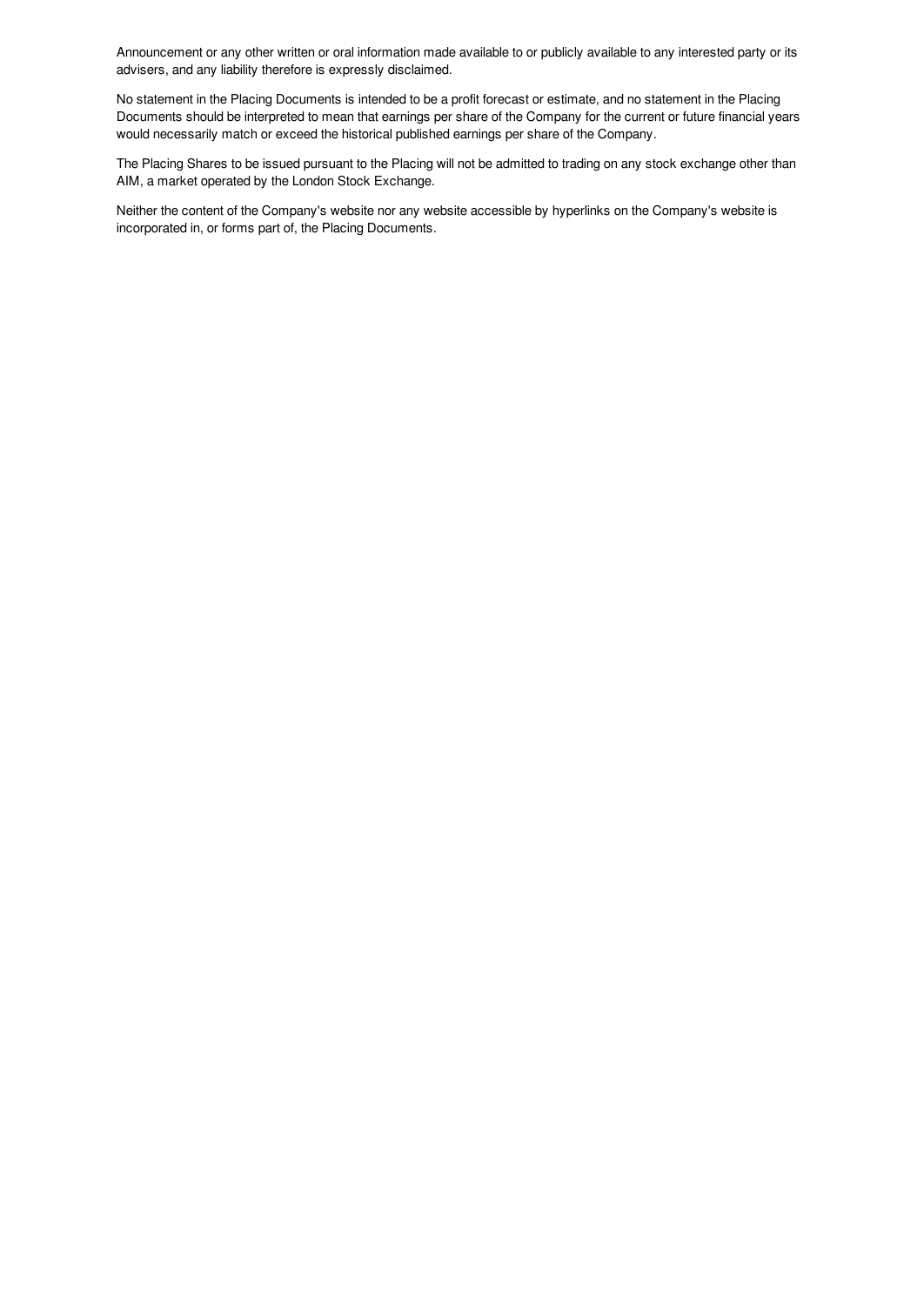# **DEFINITIONS**

The following words and expressions apply throughout this Announcement, unless the context requires otherwise:

| "Act"                              | the Companies Act 2006 (as amended)                                                                                                                                                                                                                                                                                                                                                                                                                                                                                                                                                                                                                                                                                                                                                                                                                                                                                                                                                                                                         |
|------------------------------------|---------------------------------------------------------------------------------------------------------------------------------------------------------------------------------------------------------------------------------------------------------------------------------------------------------------------------------------------------------------------------------------------------------------------------------------------------------------------------------------------------------------------------------------------------------------------------------------------------------------------------------------------------------------------------------------------------------------------------------------------------------------------------------------------------------------------------------------------------------------------------------------------------------------------------------------------------------------------------------------------------------------------------------------------|
| "Admission"                        | the admission of the New Ordinary Shares<br>to trading on AIM becoming effective in<br>accordance with Rule 6 of part 1 of the AIM<br><b>Rules</b>                                                                                                                                                                                                                                                                                                                                                                                                                                                                                                                                                                                                                                                                                                                                                                                                                                                                                          |
| "Affiliat e"                       | any other person that, directly or indirectly<br>through one or more intermediaries,<br>controls, or is controlled by, or is under<br>common control with, such person and<br>specifically includes subsidiaries, branches,<br>associated companies and holding<br>companies and the subsidiaries of such<br>holding companies, branches, associated<br>companies and subsidiaries; and for these<br>purposes "controlling person" means any<br>person who controls any other person;<br>"control" (including the terms "controlling"<br>"controlled by" and "under common control<br>with") means the possession, direct or<br>indirect, of the power to direct or cause<br>the direction of the management, policies<br>or activities of a person whether through<br>the ownership of securities, by contract or<br>agency or otherwise; and the term<br>"person" is deemed to include a<br>partnership, and this definition also includes<br>the respective directors, officers,<br>employees, agents or advisers of all such<br>persons |
| "AIM"                              | AIM, a market operated by the London<br>Stock Exchange                                                                                                                                                                                                                                                                                                                                                                                                                                                                                                                                                                                                                                                                                                                                                                                                                                                                                                                                                                                      |
| "AIM Rules"                        | the Rules and Guidance notes for AIM<br>companies and their nominated advisers<br>issued by the London Stock Exchange from<br>time to time relating to AIM traded<br>securities and the operation of AIM                                                                                                                                                                                                                                                                                                                                                                                                                                                                                                                                                                                                                                                                                                                                                                                                                                    |
| "Canaccord Genuity" or<br>"Broker" | Canaccord Genuity Limited, the Company's<br>nominated adviser and broker in relation to<br>the Placing, registered in England and<br>Wales with registered number 01774003<br>and whose registered office is at 88 Wood<br>Street, London, EC2V 7QR                                                                                                                                                                                                                                                                                                                                                                                                                                                                                                                                                                                                                                                                                                                                                                                         |
| "Company" or "DeepMatter"          | DeepMatter Group plc, a company<br>incorporated in England and Wales with<br>registered number 05845469 whose<br>registered office is at St Brandon's House,<br>Great George Street, Bristol, BS1 5QT                                                                                                                                                                                                                                                                                                                                                                                                                                                                                                                                                                                                                                                                                                                                                                                                                                       |
| "CREST"                            | the computerised settlement system (as<br>defined in the CREST Regulations)<br>operated by Euroclear which facilitates the<br>transfer of title to shares in uncertificated<br>form                                                                                                                                                                                                                                                                                                                                                                                                                                                                                                                                                                                                                                                                                                                                                                                                                                                         |
| "CREST Regulations"                | the Uncertificated Securities Regulations<br>2001 (SI 2001/3755) including any variation<br>thereof                                                                                                                                                                                                                                                                                                                                                                                                                                                                                                                                                                                                                                                                                                                                                                                                                                                                                                                                         |
| "Directors" or "Board"             | the directors of the Company                                                                                                                                                                                                                                                                                                                                                                                                                                                                                                                                                                                                                                                                                                                                                                                                                                                                                                                                                                                                                |
| "EIS"                              | Enterprise Investment Scheme                                                                                                                                                                                                                                                                                                                                                                                                                                                                                                                                                                                                                                                                                                                                                                                                                                                                                                                                                                                                                |
| "Enlarged Issued Share<br>Capital" | the 879,097,281 Ordinary Shares in issue<br>immediately following Admission                                                                                                                                                                                                                                                                                                                                                                                                                                                                                                                                                                                                                                                                                                                                                                                                                                                                                                                                                                 |
| "Euroclear"                        | Euroclear UK & Ireland Limited, the operator<br>of CREST                                                                                                                                                                                                                                                                                                                                                                                                                                                                                                                                                                                                                                                                                                                                                                                                                                                                                                                                                                                    |
| "Exchange Information"             | the business and financial information that<br>the Company is required to publish in<br>accordance with MAR and the rules and<br>practices of the London Stock Exchange<br>and/or the FCA                                                                                                                                                                                                                                                                                                                                                                                                                                                                                                                                                                                                                                                                                                                                                                                                                                                   |
| "Existing Ordinary Shares"         | the 736,533,946 Ordinary Shares in issue at<br>the date of this Announcement                                                                                                                                                                                                                                                                                                                                                                                                                                                                                                                                                                                                                                                                                                                                                                                                                                                                                                                                                                |
| "FSMA"                             | the Financial Services and Markets Act<br>2000 (as amended)                                                                                                                                                                                                                                                                                                                                                                                                                                                                                                                                                                                                                                                                                                                                                                                                                                                                                                                                                                                 |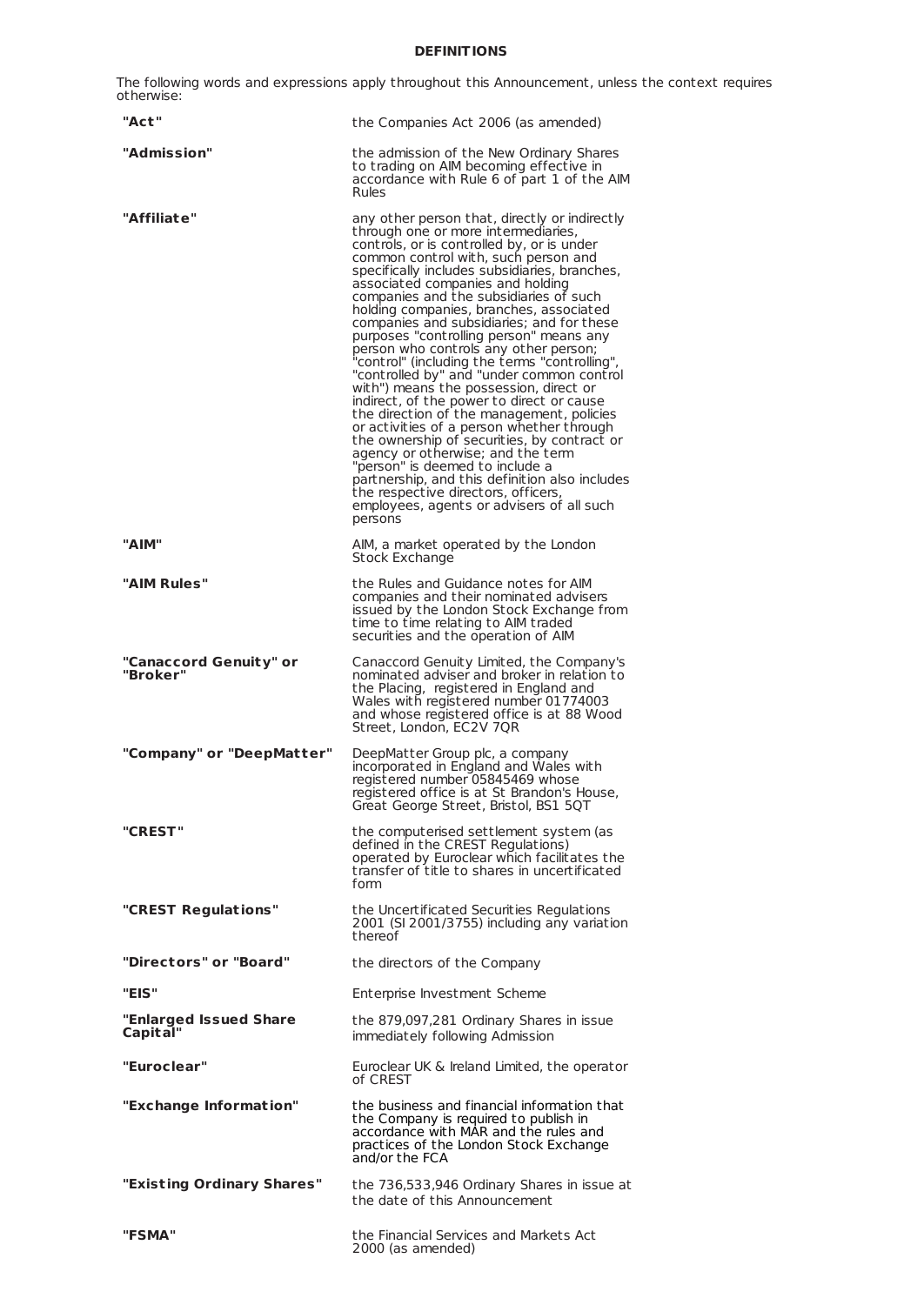| "Group"                                              | the Company and its subsidiaries                                                                                                                                                                                                                                                                                |  |
|------------------------------------------------------|-----------------------------------------------------------------------------------------------------------------------------------------------------------------------------------------------------------------------------------------------------------------------------------------------------------------|--|
| "Issue Price"                                        | 1.5 pence per Ordinary Share                                                                                                                                                                                                                                                                                    |  |
| "London Stock Exchange"                              | London Stock Exchange plc                                                                                                                                                                                                                                                                                       |  |
| "MiFID II"                                           | EU Directive 2014/65/EU on markets in                                                                                                                                                                                                                                                                           |  |
|                                                      | financial instruments, as amended                                                                                                                                                                                                                                                                               |  |
| "MiFID II Product<br><b>Governance Requirements"</b> | the product governance requirements<br>contained within: (a) MIFID II; (b) Articles 9<br>and 10 of Commission Delegated Directive<br>(EU) 2017/593 supplementing MiFID II; and<br>(c) local implementing measures                                                                                               |  |
| "New Ordinary Shares"                                | the Placing Shares and the Subscription<br><b>Shares</b>                                                                                                                                                                                                                                                        |  |
| "Order"                                              | the Financial Services and Markets Act<br>2000 (Financial Promotion) Order 2005                                                                                                                                                                                                                                 |  |
| "Ordinary Shares"                                    | ordinary shares of 0.01 pence each in the<br>capital of the Company                                                                                                                                                                                                                                             |  |
| "Placees"                                            | a Relevant Person (including individuals,<br>funds or others) who has been invited to<br>participate in the Placing and on whose<br>behalf a commitment to subscribe for or<br>acquire Placing Shares has been given                                                                                            |  |
| "Placing"                                            | the conditional placing of the Placing<br>Shares on the terms and subject to the<br>conditions of the Placing Agreement                                                                                                                                                                                         |  |
| "Placing Shares"                                     | the 130,830,001 Ordinary Shares to be<br>issued pursuant to the Placing                                                                                                                                                                                                                                         |  |
| "Prospectus Regulation<br><b>Rules</b>               | the Prospectus Regulation Rules made by<br>the FCA under Part VI of FSMA                                                                                                                                                                                                                                        |  |
| "R&D"                                                | research and development                                                                                                                                                                                                                                                                                        |  |
| "Regulatory Information<br>Service"                  | a service approved by the FCA for the<br>distribution to the public of regulatory<br>announcements and included on the list<br>maintained on the FCA's website                                                                                                                                                  |  |
| "Restricted Jurisdictions"                           | the United States, Canada, Australia, New<br>Zealand, the Republic of Ireland, the Republic<br>of South Africa or Japan                                                                                                                                                                                         |  |
| "Securities Act"                                     | the US Securities Act of 1933, as amended                                                                                                                                                                                                                                                                       |  |
| "Subscription"                                       | the conditional subscription for the<br>Subscription Shares at the Issue Price                                                                                                                                                                                                                                  |  |
| "Subscription Shares"                                | the 11,733,334 Ordinary Shares to be<br>issued pursuant to the Subscription                                                                                                                                                                                                                                     |  |
| "United States" or "US"                              | the United States of America, its territories<br>and possessions, any state of the United<br>States of America and the District of<br>Columbia                                                                                                                                                                  |  |
| "VCT"                                                | a Venture Capital Trust under Part 6 of the<br>Income Tax Act 2007                                                                                                                                                                                                                                              |  |
| "VCT/EIS Shares"                                     | the Ordinary Shares to be issued pursuant<br>to the Placing and the Subscription to either<br>a VCT (as defined in section 259 of the<br>Income Tax Act 2007) or to an individual or<br>fund and in respect of which EIS relief<br>(pursuant to Part 5 of the Income Tax Act<br>2007) is intended to be claimed |  |

All references to "pounds", "pounds sterling", "sterling", "£", "pence" and "p" are to the lawful currency of the UK.